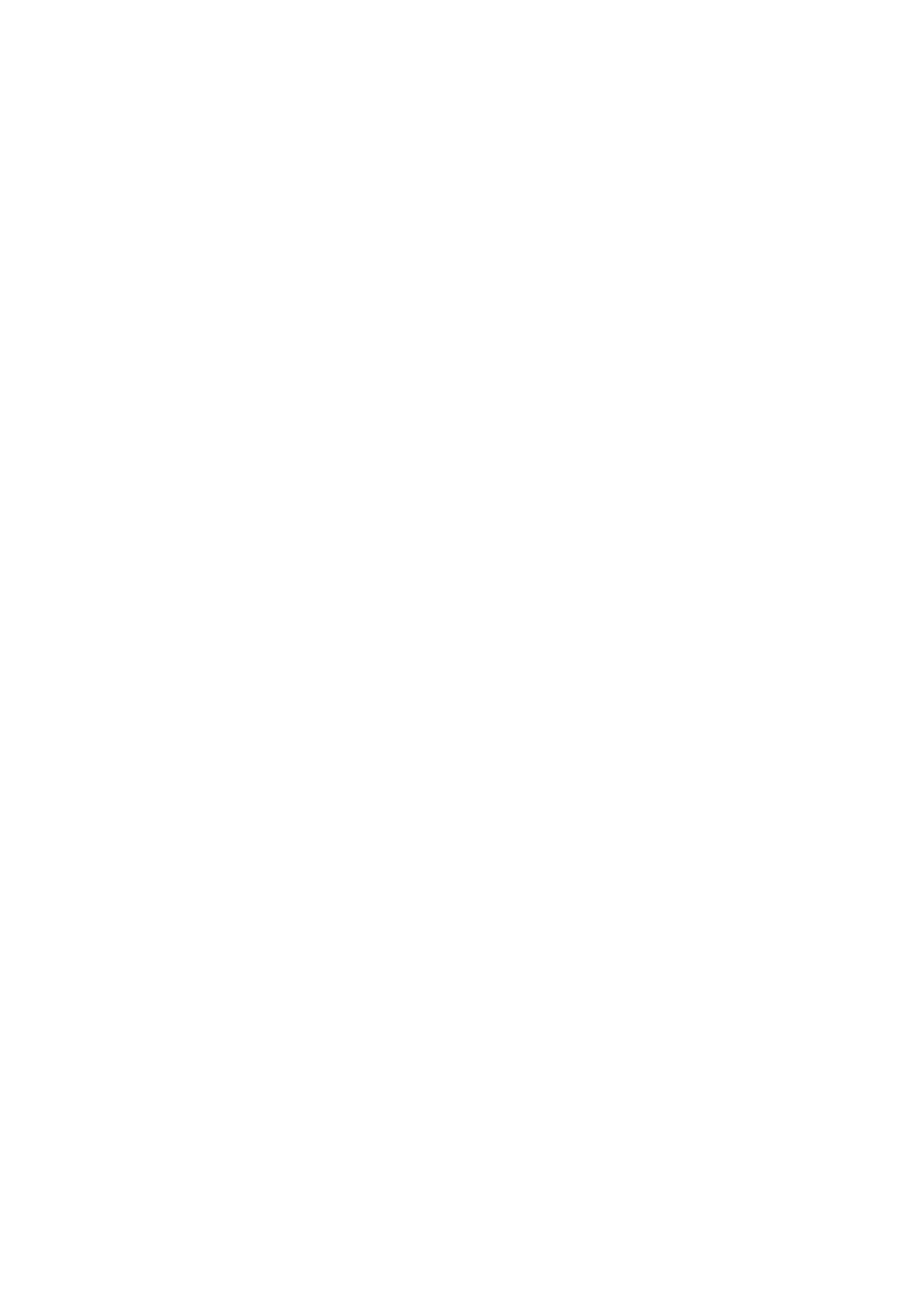Aravallis and on the other side to the Rajmahal hills. There are numerous Dravidian tribes of India. Here is a partial list: the Maria and Muria, Baiga, Mal Paharia or Male of the Santal Parganas, Oraon, the Badaga of the Nilgiris, the Munda, the Gond etc.

One the most important and dominant Dravidan tribe of India is the Gond. In the following unit, we are going to discuss ethnography, life style, occupation etc., and original myths of the Gonds of Central India.

# **1.2 THE GOND OF CENTRAL INDIA**

The Gond tribes form the largest single tribal group in India. The Gond tribe is composed of several tribes. Their homeland extends from the Satpura range down to the River Godavari, from Uttar Pradesh (Gond District) and North Bihar to Andhra Pradesh, and from Maharashtra to Orissa. They have lent their name to Gondwana, a historical region which gained prominence during the medieval period. The Gonds established their political power, founded states and exercised influenced far and wide. There are as many as four separate Gond kingdoms in the Gondwana region, mentioned in the medieval accounts. These four kingdoms include the Panna District in the north, Ratanpur in Bilaspur district in the east, the Raisen district of Madhya Pradesh in the west and areas of the Deccan in Maharashtra and Andhra Pradesh in the south.

According to the census of India 1961, the derivation of the name Gond is unknown. In fact, the Gonds call themselves Koitur or Koi. The name Gond was an appellation given to them by outsiders. According to some, the title of the Gonds, as of Khonds, is derived from the word "hill". Telugu speakers still refer to the Khonds as Gonds. Spread over seven contiguous states, the Gond population is largest in Madhya Pradesh. Their mother tongue is Gondi and it belongs to the Dravidian family of languages. However, now they are bilingual or even trilingual; they speak Gondi as well as Hindi and Marathi or Telugu depending upon their location.

The Gond tribe has an extremely rich tradition of folklore. During the rule of the Gond dynasties in Central India, the ruling class was the patron of the Pardhans group of bards, a sub-group of the Gond. The Pardhan played an important role as the custodians of Gond traditions and culture. With the fall of Gond kingdom, the relationship between the Gond and the Pradhan lost much of its importance, and was thereby reduced to a great extent.

#### **Check your progress 1**

Note: 1)Your answers should be around 30 words each;

 2) You may check your answers with the possible answers given at the end of this Unit.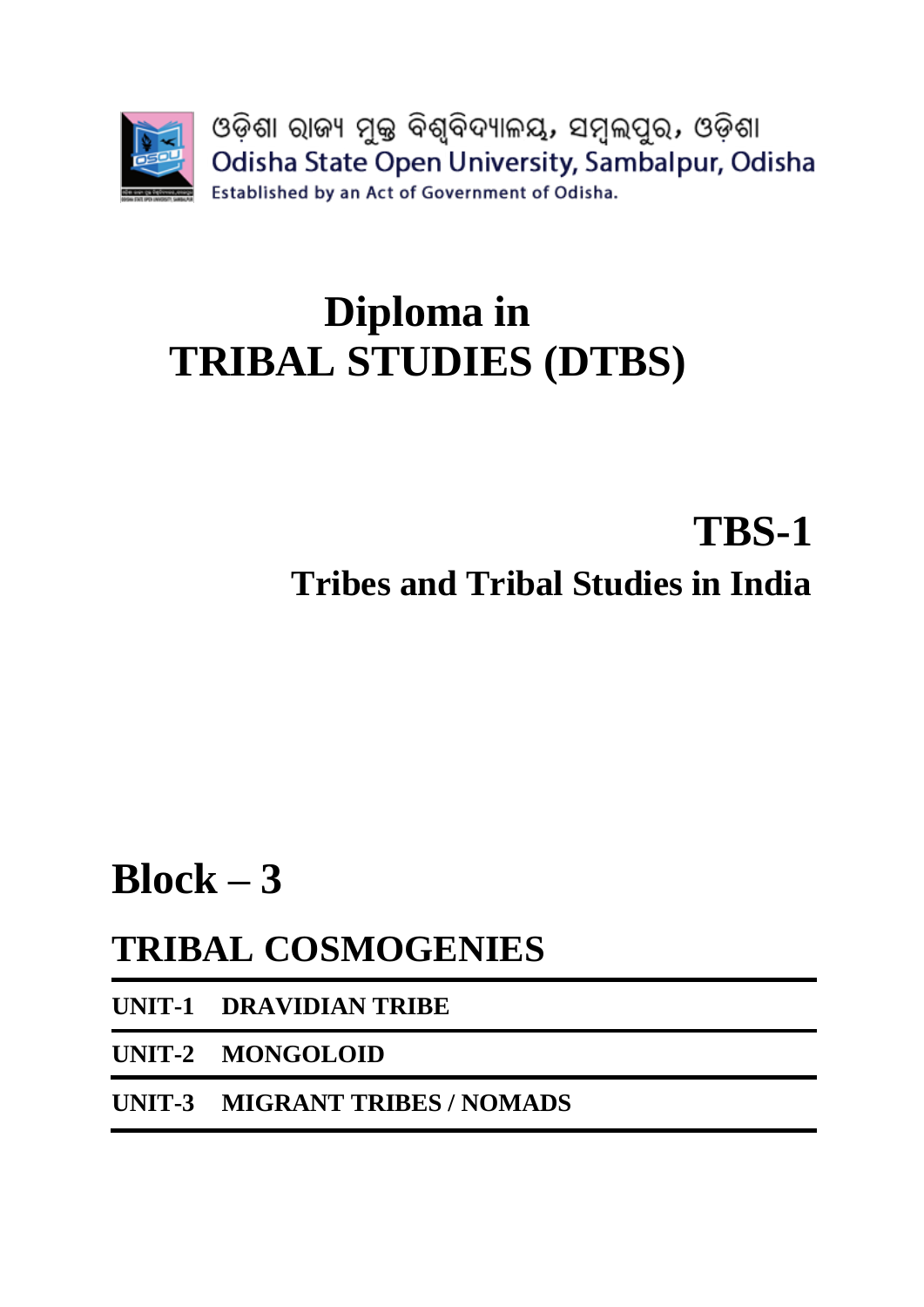1) Where do the Dravidian tribes of India reside apart from Central India?

## **1.2.1 Religion**

Many Gonds still follow the traditional tribal religions,which is known as the Persa pen cult. In Madhya Pradesh, the Gonds are mostly Hindu and there are also a small group of people of Christian religion. In the traditional Gond rituals, each clan believes in a god of its own, Persa pen or Baradeo is the supreme deity and the Gond believe that they are the children of Baradeo. Each clan has a separate shrine of Baradeo where they gather and offer prayer to their deceased ancestors. These rituals consist of the usage of three small sticks of bamboo, paddy, areca-nuts and a copper coin wrapped in a piece of new cloth. A priest performs a puja to unite the deceased person's soul with Baradeo and once the soul is united with Baradeo, it was His will whether the deceased person would be sent back to the earth or not, and in what form they would be sent back. Baradeo is generally worshiped during the month of Magh (between mid-January to mid-February). Besides Baradeo, the Gond worship several gods and goddess, namely Kalimata, Narayandeo, Marchimata, Dulhadeo, Dulhidevi, Baisasurdeo, Dudh guriakhut, Dulhariakhut, Chowra, Bajara, Banjaridevi etc. The Gonds give importance to ancestor worship.

### **1.2.2 Economy**

The basis of the Gond economy is agriculture, but they also practice animal husbandry. Though the traditional occupations of agriculture and animal husbandry have sustained their economy since time immemorial, these occupations have started facing mounting pressure due to the large scale immigration of people into their land. Currently, the Gonds of Central India are engaged in various economic operations simultaneously other than agriculture. Other than that, there are Gonds who are settled cultivators, forest laborers, agricultural laborers, wage laborers, workers engaged in mining and quarrying, skilled laborers and musicians. For the settled cultivators land and water are the main resources, which are controlled by individuals, but sometimes they cultivate in the forest lands, controlled by the Government. However, among the Gonds, the Raj Gonds are mainly a landowning community. Only men plough the land and women undertake agricultural operations which amount to almost seventy percent of the total agricultural activities. The Gond women are expert in the transplanting of paddy, besides which they have a role in animal husbandry, collection of fuel and potable water and other economic activities. The main crops of the Gonds are kado, kutki (millet), paddy, jowar, wheat, tur, urad, masur (all pluses) etc. They have direct links with the local market which is fully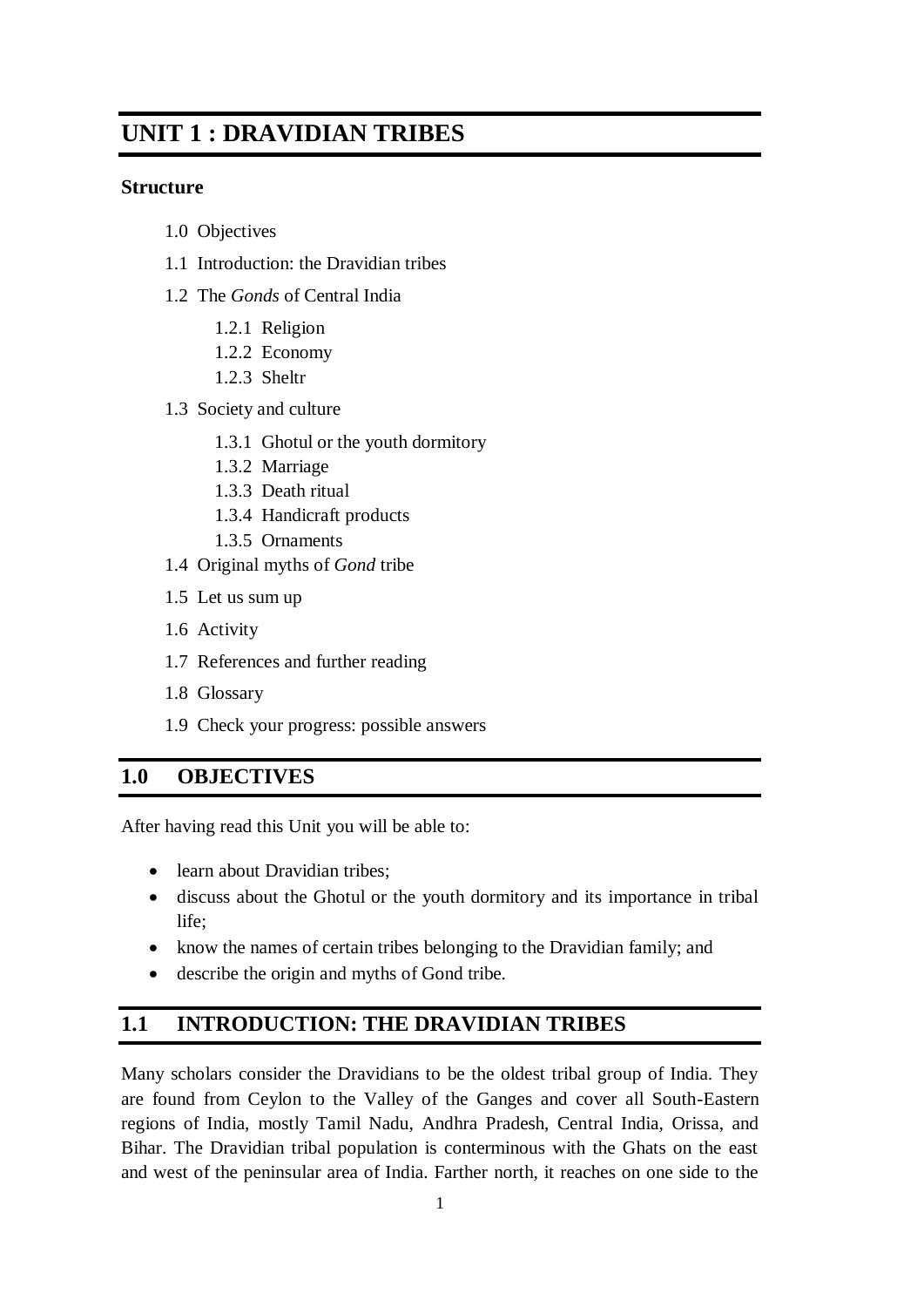regulated and they sell their products at the markets for cash to other business communities in the area. Most of the Gond tribes engaged themselves as agricultural labor, since many of them do not own any land.

### **1.2.3 Shelter**

The Gonds use natural materials like mud, grass, palm leaves etc. to build their huts. The traditional Gond house has a large verandah, which is called the oser, sometimes it is larger than the rest of the house. The middle portion of the house is called narma lon. This portion contains the storeroom and winter quarters. The main living room is designated as the agha and angadi is the kitchen. All Gonds have the bari or garden in small or large proportion according to the wants and desires of the family. They grow tobacco, maize, chillies, tomatoes, sesamum and many other vegetables in their garden. Cattle are penned in the garden to take advantage of the manure.

The traditional Gond elite have substantial houses; they use heavy logs, carefully selected bamboos, mud mixed with straw and cow-dung to build their houses. Lately the heavy thatched roof, made with thick layers of grass is being gradually replaced by local mud baked tiles. Usually, the door of the houses faces the east and the walls of the houses are often made of vertical pole stock dings. The economically disadvantaged Gond people make their walls with bamboo wattle work and all floors, walls and portions are plastered with mud.

### **Check your progress 2**

Note: 1) Your answers should be around 30 words each;

- 2)You may check your answers with the possible answers given at the end of this Unit.
- 2) What kind of economic activities do the Gonds pursue?

.................................................................................................................................... .................................................................................................................................... .................................................................................................................................... .................................................................................................................................... .................................................................................................................................... ....................................................................................................................................

### 3) What type of houses do well-off Gonds inhabit?

.................................................................................................................................... .................................................................................................................................... .................................................................................................................................... .................................................................................................................................... .................................................................................................................................... ....................................................................................................................................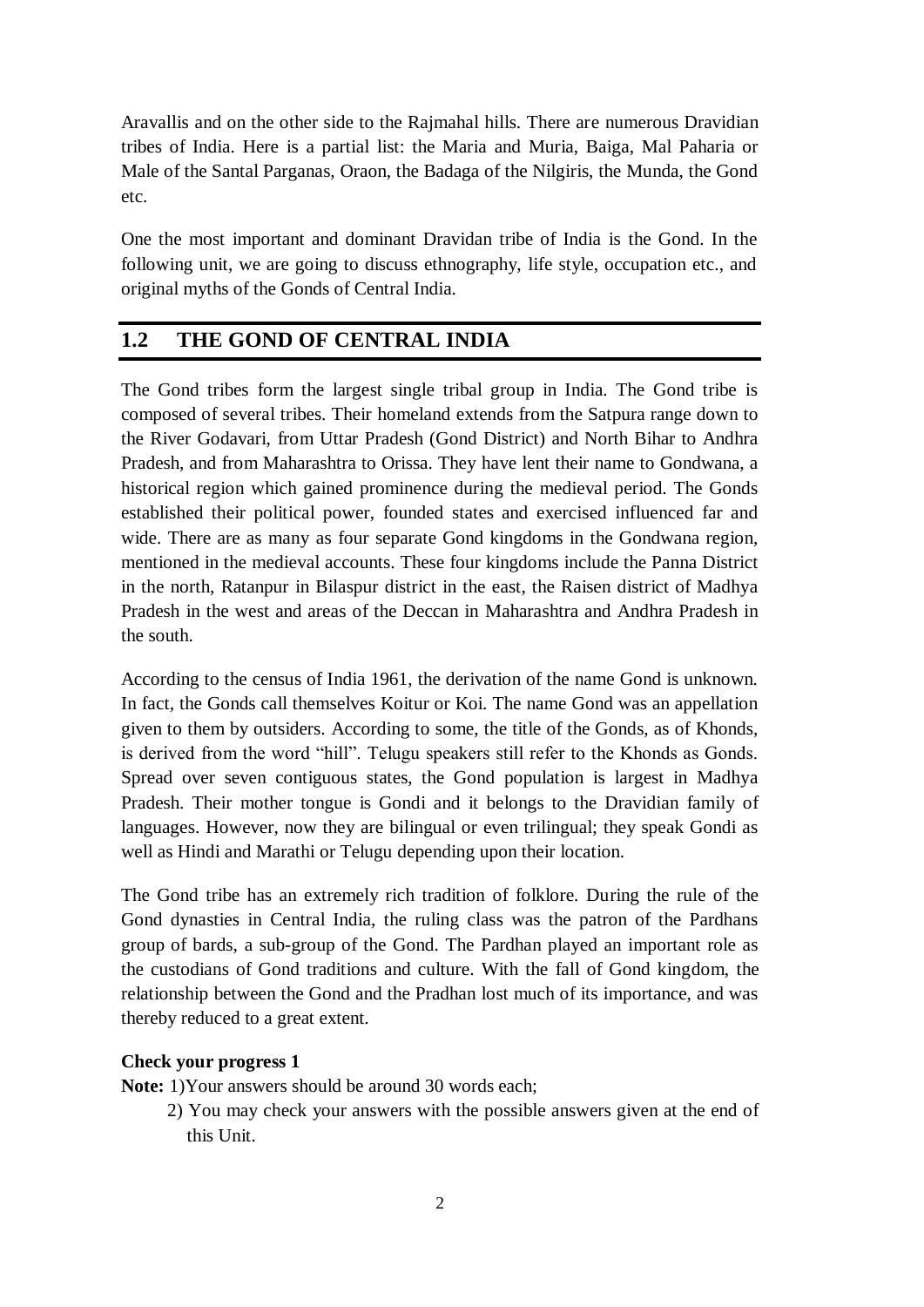### **1.3 SOCIETY AND CULTURE**

#### **1.3.1 Ghotul or the youth dormitory**

The youth dormitory is not universally present amongst all the Gond tribes. On the whole it appears to be a result influence from Orissa, Bihar and Assam. There are usually separate dormitories for the boys, with two apartments: one at the entrance and another in the centre of the village. The boys and girls of the tribe meet after evening time to dance, sing and enjoy themselves. They sleep in their own barracks. If there is no dormitory, then the young men sleep in the granaries. The young men must not sleep near their parents.

The Gonds, like other societies, have an impressive body of traditional cultural practices and regulations. The most important of these is the Ghotul system (the organization of youth halls from both sexes). However, many sections of Gond population in India do not have Ghotuls due to various social influences to which they have been subjected during the last several centuries. The Maria and Muria tribes, which are sub-groups of the Gond tribe of Central India, have Ghotul and it has been mentioned by Verrier Elwin. His work The Murias and their Ghotuls, is one of the important contributions to the study of a vital aspect of society and culture in India.

The aim and objective of the ghotul is to function as an institution for developing in both the sexes a love of the clan, and training them in conjugal and civic duties, not excluding opportunities for obtaining proficiency in hunting, dancing, music and the cultural life of the group. It may appear a paradox to non-tribal societies that they enjoy sexual liberties, and at the same time develop obedience and discipline, receiving opportunities for leadership in the institution. The place possesses an atmosphere of happiness, where life is full, interesting and useful. Other than this, the ghotul consistently promotes co-operation in all economic, recreational, ceremonial and social activities of the entire group. Thus primarily, the ghotul is meant to deal with the sexual life of boys and girls as they reach maturity. It aims to prepare them for sexual, marital and family responsibilities that follow with the coming of adulthood. It promotes a mixing of both sexes without adult and parental control, and develops a sense of responsibility by imposing self motivated leadership. The Ghotul probably originated to fulfil the need of special training for each sex under different local and tribal conditions. The taboo on sexual intercourse before the communal hunt, during sowing, reaping and harvesting operations have contributed towards keeping alive the institution of the dormitory though it originated in a period of struggle with the forest, wild animals and alien men. The Maria ghotuls are institutions which serve to provide opportunities for young men and women to stabilize and strengthen intimacies, which may be a prelude to marriage.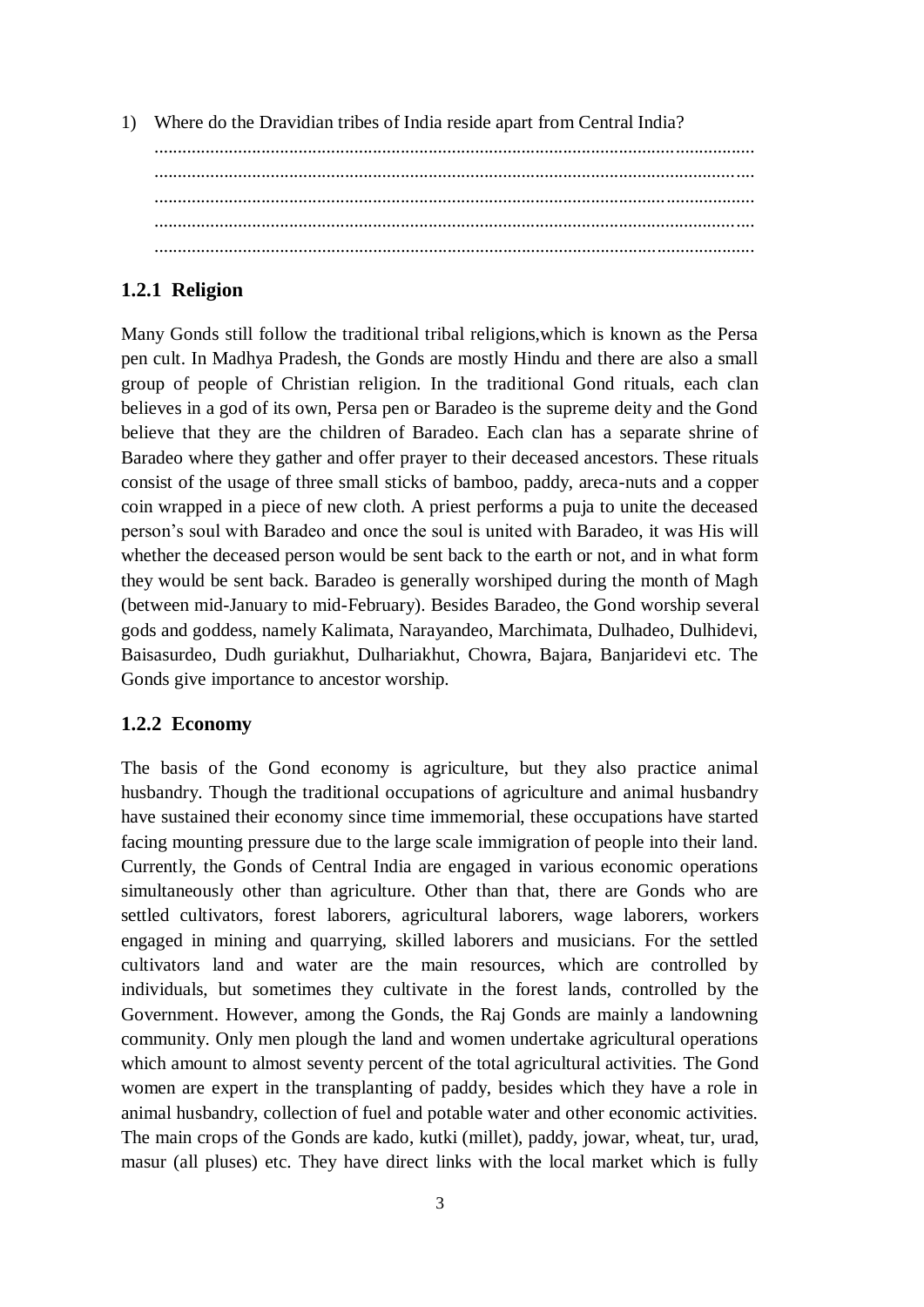The male leader of the ghotul has been known as sardar and the female leader is known as Belosa, but their names varies from place to place .They practically monitor various activities of the ghotul.

### **1.3.2 Marriage**

The Gonds have several types of marriage practices. The oldest among them is marriage by capture, known as Poysceottur. This practice varies from place to place. Another type of marriage practice occurs when the girl elopes with the boy. In some marriages, even after consent of the parent is obtained, the couple prefers a marriage by elopement. Elwin found that it also could be because of economic reasons; if the parents found it difficult to collect the required grain for the communal feast, or were reluctant to face some opposition from influential clan members. Sometimes, it also happens due to impatience. Romance and thrill all combine to lead elopement, the boy and girl run away to a friendly house or ghotul. At times the girl is made pregnant to compel her parents to agree to the marriage. The couple then has to face the clan jury, who will demand the feast or Mahua (local liquor made from Mahua flower) drinks, or a fine before agreeing to regularize this marriage.

Amongst the Gonds, a man may marry his mother-in-law or co-widow, or any women related to him closely, where the classificatory system of relationship is not prevailing. However, he cannot marry his wife's elder sister. First, cousin marriage is most common amongst all the Gonds.

The practice of giving bride-price is common with the Gond tribes. This nature of the bride price, the articles and quantities given, their value and the amount of cash given with the gifts will naturally differ not only from place to place, but it also varies between different house-holds. The total expenses of marriage vary widely between a few hundred rupees amongst the economically disadvantaged Gonds, and more than a thousand amongst the Raj Gonds. The boy's father has to give to the girl's father grain and money as bride-price.

# **1.3.3 Death ritual**

In earlier days the Gond used to bury their dead, but now they cremate the dead body. The Gond follow certain rules for dead body, for example if Gonds die of unnatural death, such as killed by tigers or commit suicide, are buried. It is believed that the Chanda, a sub-group of Gond might have introduced the cremation rituals. Now almost all clan follows the cremation rituals. It is also said that the old persons are burnt with special honour to save them from being devoured by beasts.

According to the Gond beliefs, any person should not die on a cot or bed. Because the body should touch the "bhum" or earth is easy to understand since death is believed to be caused by the earth spirit. The body, therefore, is put on the ground when life is ebbing out. In most cases death is attributed to the departure of breath,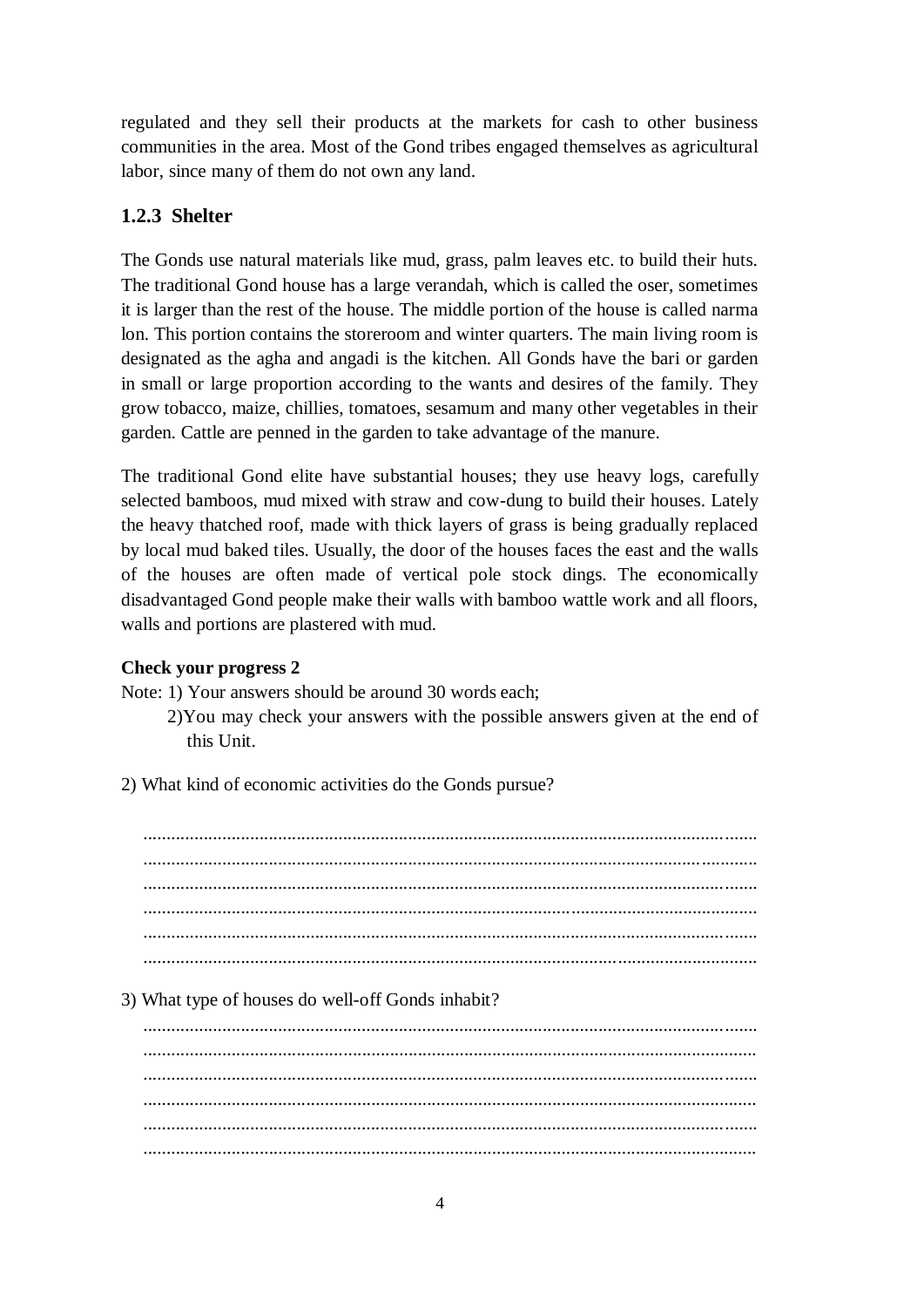though the ghost or soul is clearly identified as "hanal". The dead body of a Gond anywhere is always placed such that the feet faced the north, and the head faces the south. The home of their deities is believed to be in the north. The Maria however, is known to place the corpse facing west. When the body is buried it is naked. The corpse is bathed in water, and sometimes milk is sprinkled on it. In some places it was rubbed with Mahuwa oil, turmeric and charcoal. Whenever burial is practiced, after the grave is dug waist deep the body is placed in position, face upwards, and the nearest relatives throw a clod of earth on the head of the corpse, saying "this is all I can do for you, and I give you my portion". The female corpse is buried face downwards.

The Gonds believe in rebirth and life after death. They believe there is continuity beyond death because it is the substantial foundation of all worship of the dead. The dead have wishes, desires and needs which the living must satisfy for their own sake, as also for the benefits of those who survive after them. The ghost soul, in certain cases remains with the dead body till stones are discovered in which they will remain with the living forever. The ghost-soul is capable of leaving the body, and at times re-entering any other body, both during life time as well as after death. Thus are diseases explained, and belief arises in possession, black magic, or the power of ghost spirits. Baradeo is worshiped and ceremonies are performed to mingle the dead with Baradeo. Such ghost souls are expected to take a new birth.

#### **Check your progress 3**

7 Note: 1) Your answers should be around 30 words each; 2)You may check your answers with the possible answers given at the end of this Unit. 4) What is the importance of the Ghotul in Gond culture? ................................................................................................................................. ................................................................................................................................. ................................................................................................................................. ................................................................................................................................. 5) What is marriage by elopement among the Gonds? ................................................................................................................................ ................................................................................................................................ ................................................................................................................................ ................................................................................................................................. ................................................................................................................................ 6) What do you know about the Burial ceremony of the Gonds? ................................................................................................................................ ................................................................................................................................ ................................................................................................................................ ................................................................................................................................. ................................................................................................................................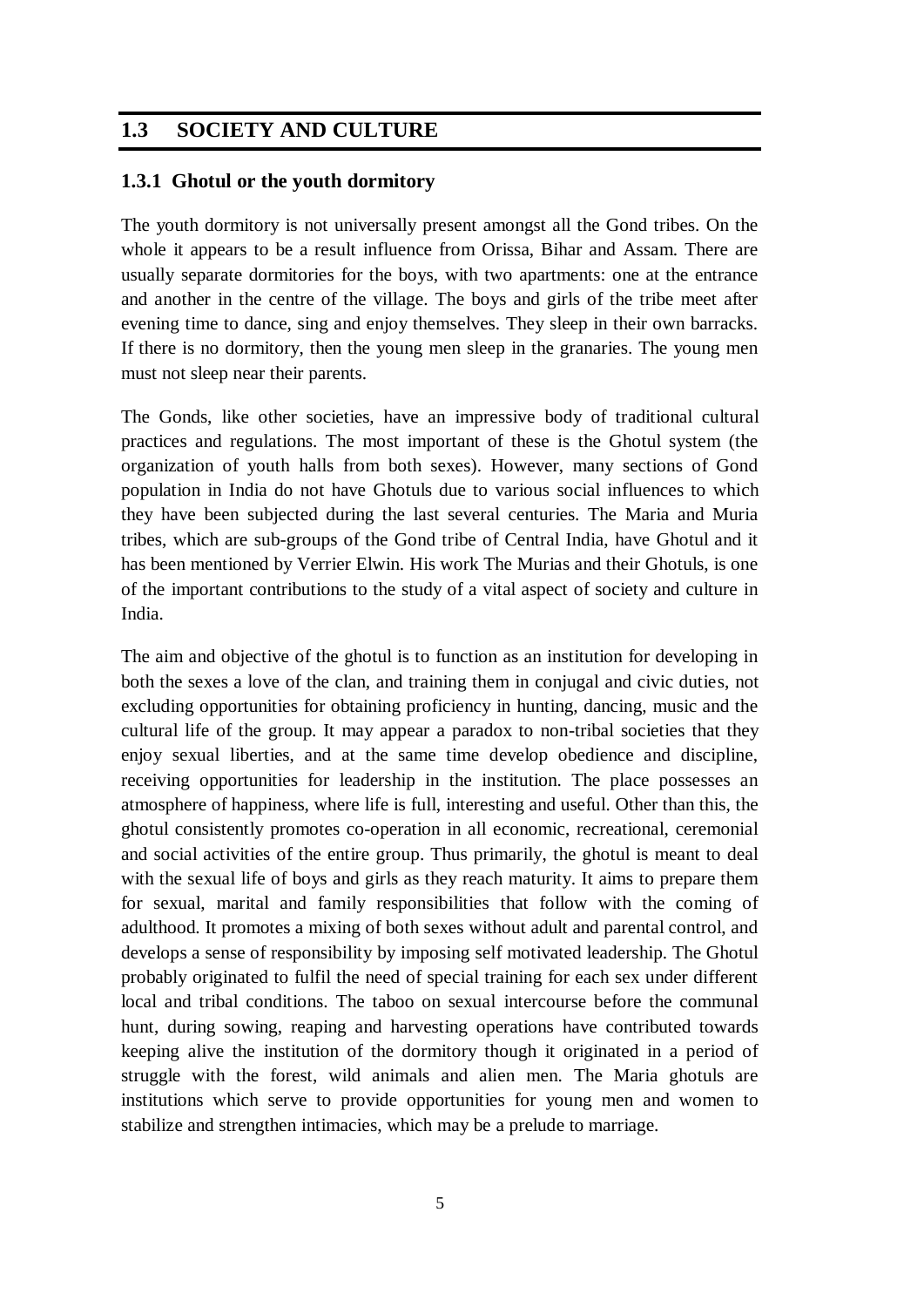### **1.3.4 Handicraft products**

The Gonds have rich tradition of handicraft products which includes body tattooing, rangoli (floor paintings), pottery and basket-making, etc. The Gonds are proficient in wall painting, which they do in red and black on a white background. They draw many natural objects such as animal, birds, trees, human figures, hunting scene, dancing poses, as well as geometric forms to decorate their walls. The decorations are made with thick sticks, mud or clay mixed with chaff and water. The Gonds are also proficient in woodcarving and they decorate the doors and panels with beautiful cravings.

### **1.3.5 Ornaments**

The Gond women can be identified by their ornaments. One of the most important is the bhimindia dhar (head ornament), various types of necklaces called as hamshi and a series of hairpins. They also tattoo their body with various patterns like half moon, star, cross, comb, flower, deer, rabbit, peacock, scorpion, flies etc. The men often wear a choker around their neck made up of two or three rows of cowrie-shells stitched to a cloth band. It is believed to possess magical powers and these little shells are also used by them as tassels for their purse-bags or on their waistcoats and belts.

# **1.4 ORIGINAL MYTHS OF GOND TRIBE**

According to the Gond belief the primordial male ancestors of their society is Wen. There are four groups of Wen such as Yerung, Sarung, Siyung, and Nalung, they are numbered as 7, 6, 5, and 4 by the Gonds. The Gond belief that these four Wen who were emerged from the cave in which they had been imprisoned by the God Mahadeo. Later they married twenty daughters of four gods of the underworld and became the forefather of the Gond tribes. The four Wen and their wives divided into four groups which are the prototypes of the present Saga (Phratries) known as Yerung Saga, Sarung Saga, Siyung Saga and Nalung Saga. In the beginning the families of these four Saga lived in one village and later they shifted to other places and formed their own village. The names of this Saga can be found in the Gond legend. Apart from legends, the numbers corresponding the Wen (original ancestors) are found involved as persons, actions or as articles in many rituals associated in Gond life (Furer-Haimendorf, Christoph von.1956. Bulletin of the School of oriental and African studies. University of London. Vol.18.No.3.pp.499-511)

According to a Gond legend regarding their origin, that they had divine ancestors who were nurtured by the goddess Parvati, but her consort Sri Shambhu Mahadeo imprisoned them in a cave. These principal Gonds were ultimately liberated by the Gond culture hero Pahandi Kapar Lingal with the assistance of Jangu Bai, a goddess well disposed to the Gond, and still regularly worshiped. When the primeval Gonds,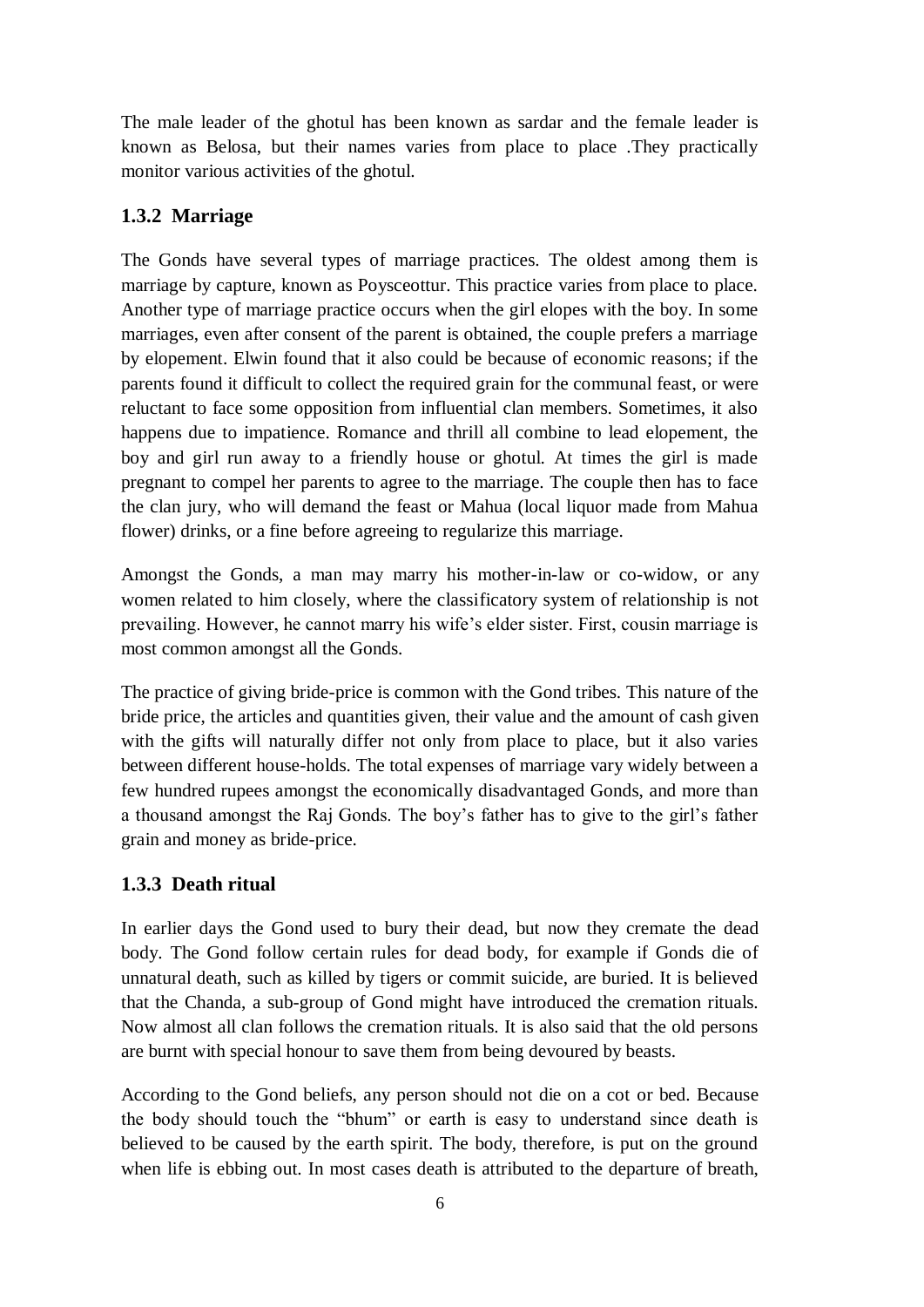referred to as the Parenda Khara Koya Wasi Penk, literally meaning the twelve threshing floors of the Gond gods, emerged from the cave, they appeared in four batches, and this division into four groups laid the foundation of the basic structure of Gond society.

### **Check your progress 4**

**Note:** 1) Your answers should be around 30 words each;

2) You may check your answers with the answers given at the end of this Unit.

7) Who is Wen and what are the four groups of Wen?

.................................................................................................................................. .................................................................................................................................. .................................................................................................................................. ..................................................................................................................................

# **1.5 LET US SUM UP**

The Gonds belong to a category of very large tribes (also including Santals and Bhils) that have traditionally dominated the regions in which they have lived.Traditional Gond religion involves a distinct pantheon of gods and spirits, practiced by many Gonds along with Hinduism. Gondwana or "land of the Gonds", is a loosely-defined area of southeastern Madhya Pradesh, eastern Maharashtra, and parts of Chhattisgarh, Orissa, and northern Andhra Pradesh. The region was home to several Gond kingdoms from the 15th century to the mid-18th century, when the Marathas expanded into the region from the west.

The Ghotul or the Youth dormitory is a central institution in the life and culture of the Gonds. This institution not only gives both the sexes opportunities to mingle with each other, but is a highly developed and carefully organized institution. It is also a school which provides co-education in every aspect of tribal life, and it is here that boys and girls, at an early age, are trained for marriage (B.H. Mehta.1984. Gonds of the Central Indian highlands.Vol.1)

# **1.6 ACTIVITY**

Look up pictures of the Gond tribes and more literature on them and other Dravidian tribes at the nearest library. If you live close to a tribal settlement try to visit them and learn more about their lifestyle. Write down your observations and discuss with your friends or co-students if possible.

### **1.7 REFERENCES AND FURTHER READINGS**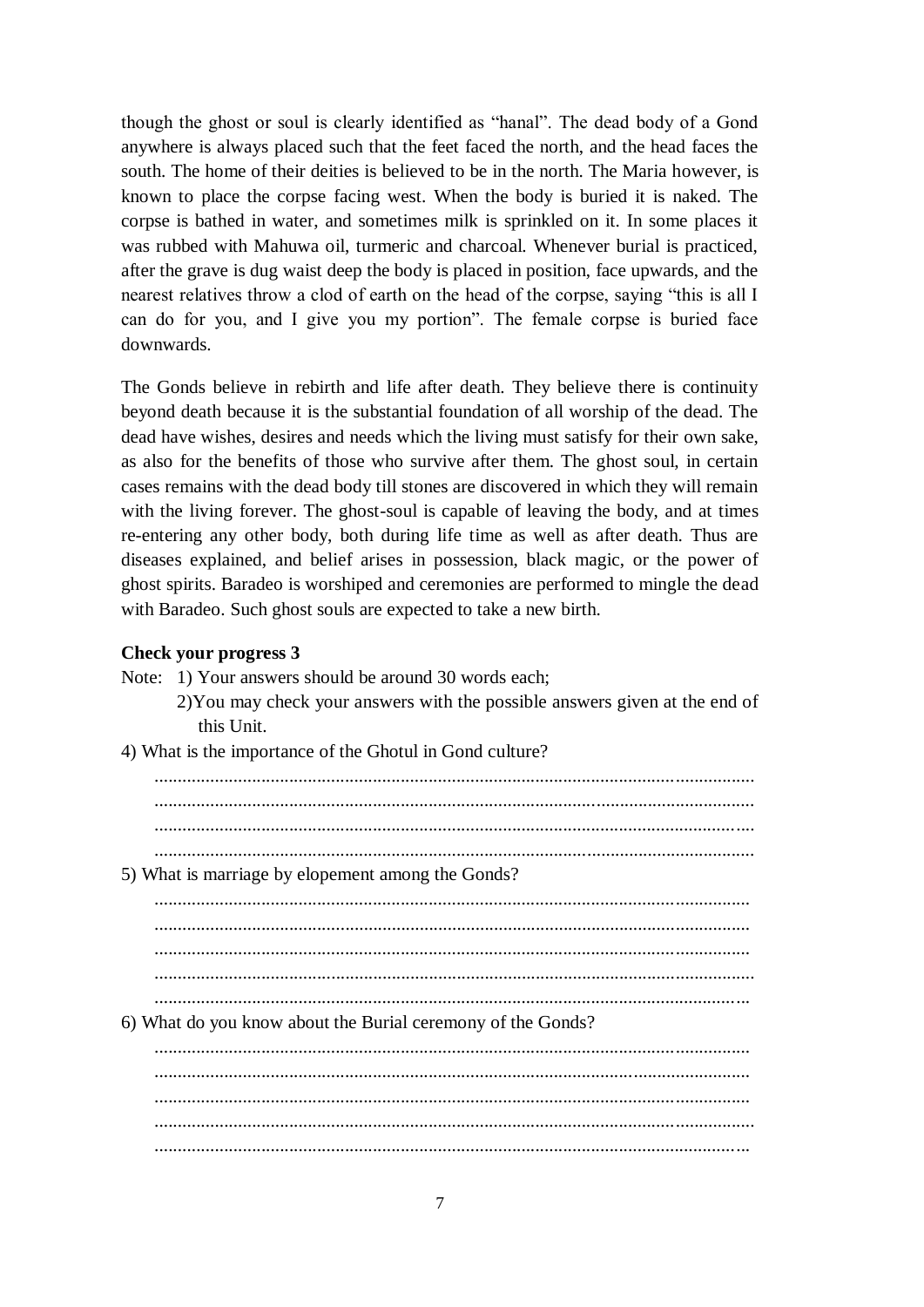- Furer-Haimendorf, Christoph von. The decent group system of the Raj group in the Bulletin of the School of Oriental and African studies, University of London. Vol. 18, No.3. Honour of J.R. Firth (1956).pp.499-511
- Mehta, B.H. Gonds of the Central Indian highlands.Vol.1 and 2. New Delhi: Concept Publishing Company,1984.
- Singh, K.S. Scheduled tribes of India. New Delhi: Oxford University Press,1984.

# **1.8 GLOSSARY**

| <b>Dormitory</b>                | : An apartment with arrangements for rest or bedding for people<br>to rest. |  |  |
|---------------------------------|-----------------------------------------------------------------------------|--|--|
|                                 | <b>Communal Feast</b> : A faest given by the host for his entire community. |  |  |
| Elopement                       | : Running away to marry secretly, usually without parental<br>consent.      |  |  |
| <b>Classificatory system of</b> | : A system of organizing various familial                                   |  |  |
| <b>Classification</b>           | : relationships on the basis of kinship, blood-ties etc.                    |  |  |
| <b>Egalitarianism</b>           | : Relating to ideas of the social equality of all individuals.              |  |  |

# **1.9 CHECK YOUR PROGRESS: POSSIBLE ANSWERS**

1) The South-east regions of India including areas of Tamil Nadu and Andhra Pradesh and the states of Orissa and Bihar are the areas other than Central India inhabited by the Gond tribes.

2) The primary economic activities of the Gonds are agriculture and animal husbandry. Due to encroachments on their lands, of late the Gonds also work as forest-laourers, wage-labourers, mining and quarrying workers and musicians among other activities

3) Well-off Gonds live in substantial or large houses that are built of heavy logs, carefully selected bamboos and plaster of mud mixed with straw and cowdung. Lately local mud baked tiles are replacing the traditionally used thatched roofs made of heavy layers of grass.

4) The Ghotul or youth dormitory is a pair of apartments one for boys and one for girls situated at the entrance and center of the Gond village or settlement. Boys and girls meet in the evenings to socialize. The Ghotul is meant to prepare the young for sexual, marital and family relationships that will accrue upon adulthood. This is a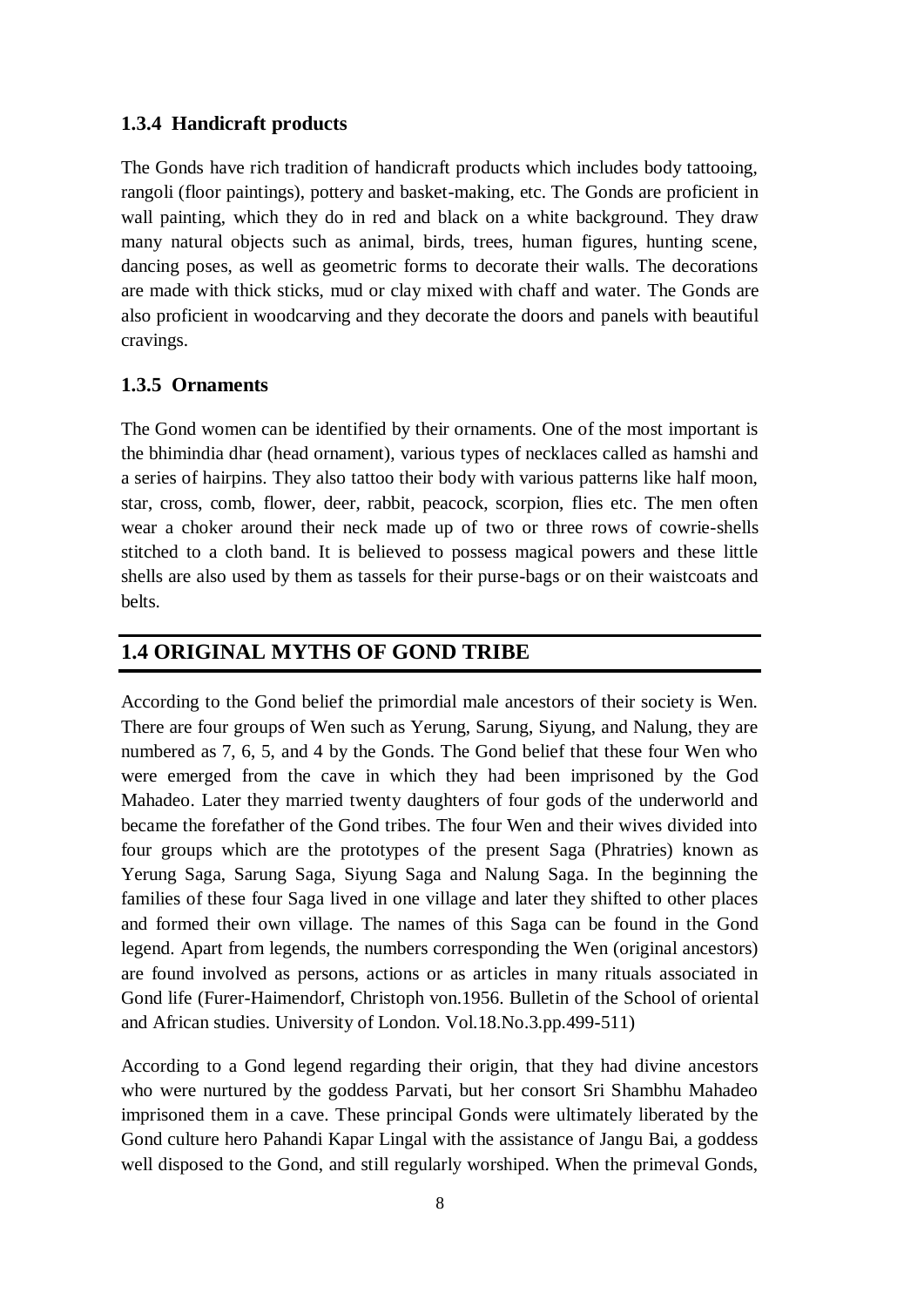very important feature of Gond culture as this is where a love for the clan is cultivated along with values of self-leadership and responsibility.

5) The boy and the Girl in Gond communities may sometimes run away and find refuge in a friendly Ghotul or youth dormitory. At times, even after parental consent is obtained the couple may prefer to run away for various reasons.

6) Gonds prefer to bury those who die unnatural deaths such as by suicide or tigerattacks etc. As death is believed to be caused by the earth-spirit, the body is placed on the ground when life is ebbing out. The body is usually placed with the feet pointing to the north and the head pointing to the south. The Grave is dug waist-deep and the body of male is placed face upwards, if female, she is placed face downwards. Nearest relatives throw a clod of earth upon the body thus placed saying, "this is all that I can do for you…"

7) According to the Gond belief the primordial male ancestors of their society is Wen. There are four groups of Wen such as Yerung, Sarung, Siyung, and Nalung, they are numbered as 7, 6, 5, and 4 by the Gonds.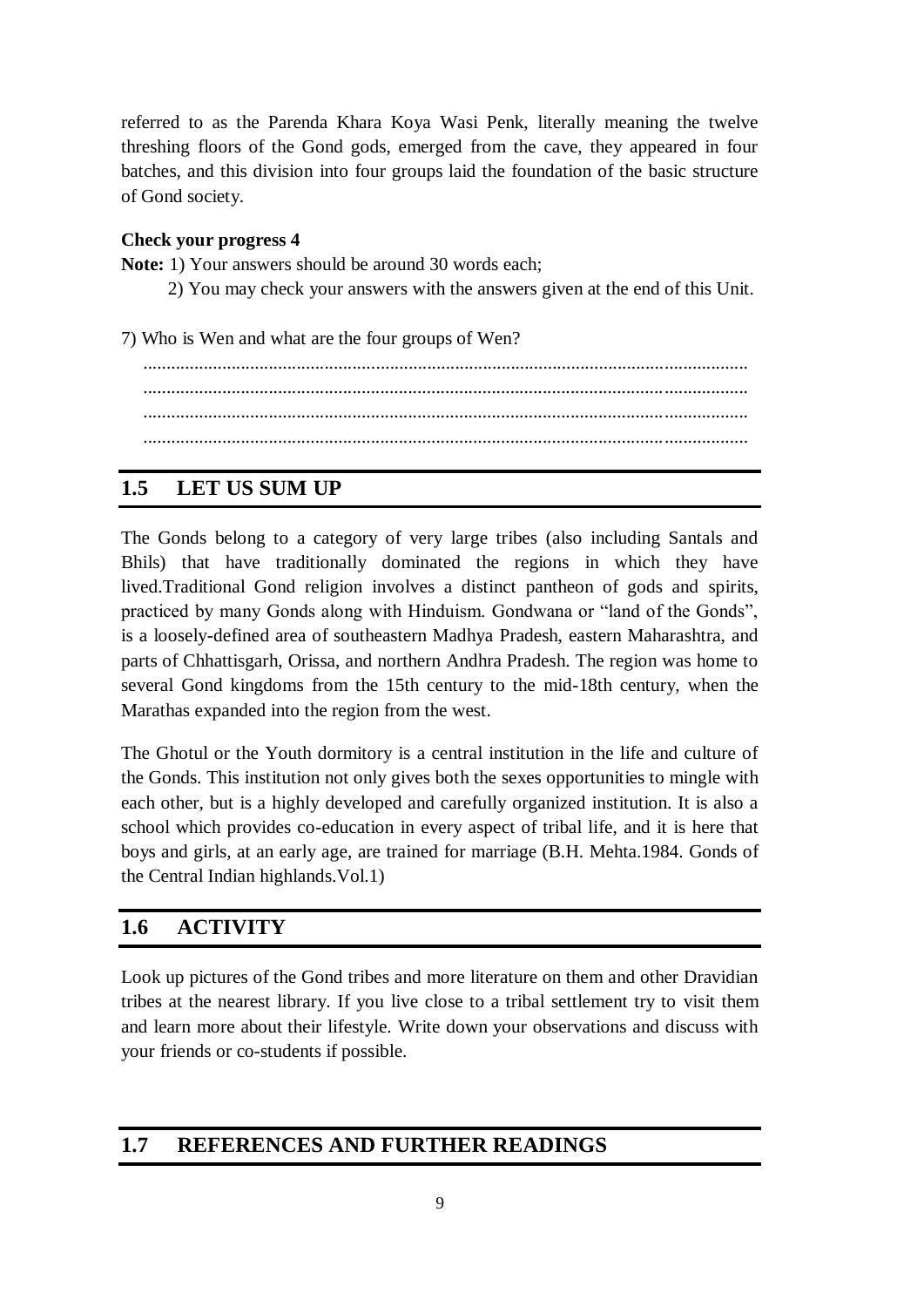# **UNIT 2 : MONGOLOIDS**

#### **Structure**

- 2.0 Objectives
- 2.1 Introduction: the Mongoloid tribe
- 2.2 Case study: the *Garo* tribe of North East India
	- 2.2.1 House and utensils
	- 2.2.2 Weapons
	- 2.2.3 Agriculture
	- 2.2.4 Food
	- 2.2.5 Dress and ornaments
- 2.3 Festival and ceremony
	- 2.3.1 Music and dance
	- 2.3.2 Musical Instruments
	- 2.3.3 Games
- 2.4 The Nokpante or the Youth Dormitory
	- 2.4.1 Marriage
	- 2.4.2 Divorce
	- 2.4.3 Adoption
	- 2.4.4 Laws of adoption
	- 2.4.5 Birth
	- 2.4.6 Funeral
- 2.5 Religion and belief
- 2.6 *Garo* etiological tales
- 2.7 Let us sum up
- 2.8 Activity
- 2.9 Reference for further readings
- 2.10 Glossary
- 2.11 Check your progress: possible answers

# **2.0 OBJECTIVES**

After reading this Unit you will be able to:

- write about the Garo tribe;
- discuss social and cultural life of the Garo tribe in details;
- explain about the bachelor's dormitory and its importance;
- describe about matrilineal society; and
- discuss about the original myths of the Garo tribe.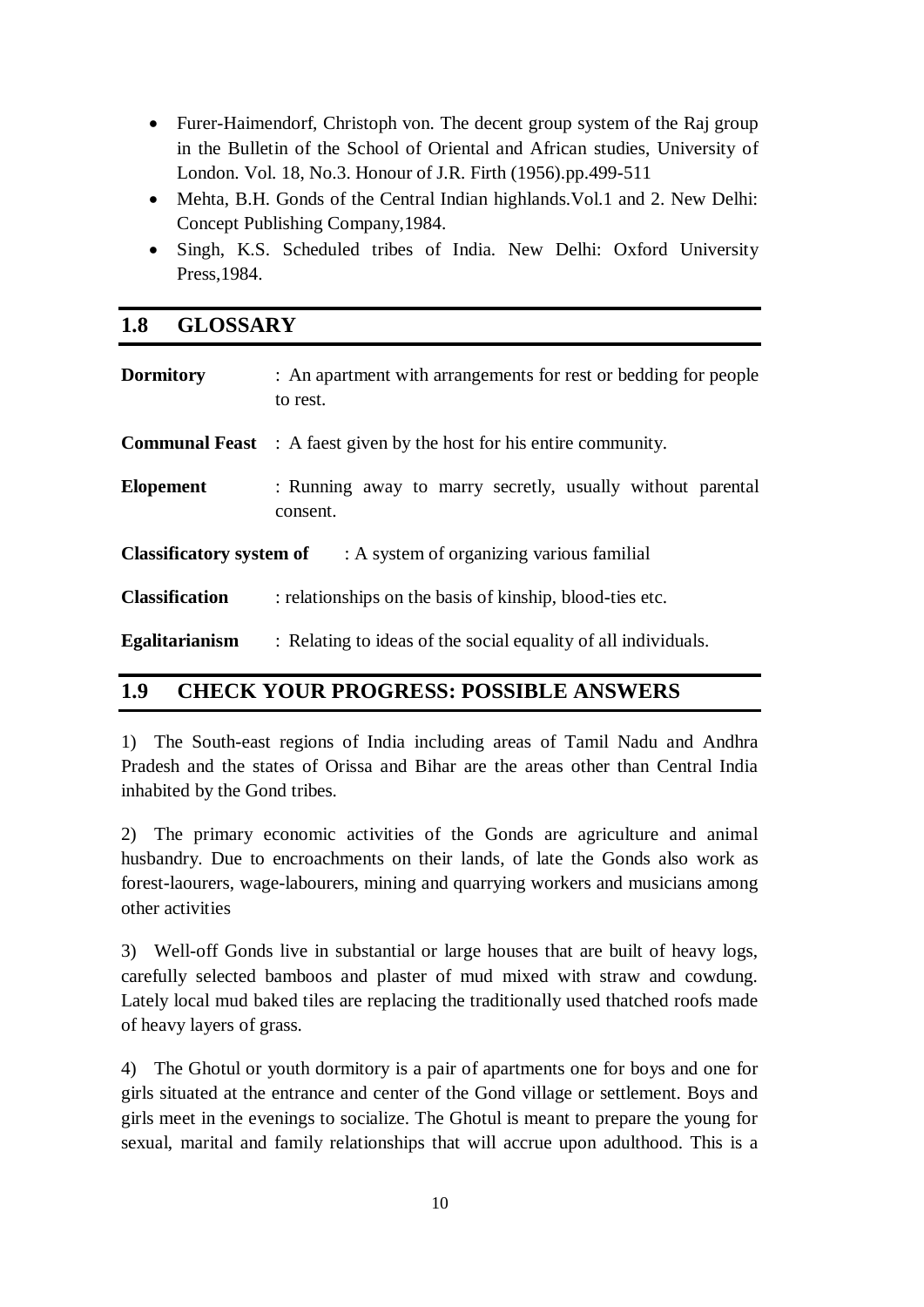# **2.1 INTRODUCTION: THE MONGOLOID TRIBE**

A large number of Mongoloid tribes of India are located in the North-eastern states of India. These tribes of North-East may be conveniently being grouped under certain heading like the Boro, the Khasi, the Naga, the Luchai-Kuki, the Arunachal tribes and "other". The basis of these groupings is the one or the other factor like linguistic affinity, cultural similarity and common territory.

# **2.2 CASE STUDY: THE GARO TRIBE OF NORTH EAST INDIA**

The Garos belong to the Garo Hills from one of the major constituent tribal population the state of Meghalaya in North East India. Apart from the Garo Hills, there is large number of the Garos live outside the Garo Hills district. They are found in the all over the Brahmaputra valley and other hill districts of north-east India. Other than these they are also found in Mymensing district of Bangladesh.

They are sub-tribes of the Bodo group of Mongoloid origin, speaking a language of the Tibeto-Chinese family. Originally, there were eleven groups among the Garos, each inhabiting a districts part of the Garo Hills districts. Each group lived in isolation and thereby evolved their own distinct culture and language.

### **Check your progress 1**

**Note:** 1) Your answers should be about each 30 words each:

- 2) You may check your answers with the possible answers given at the end of the Unit.
- 1) Where do the Garo tribe of India belong to?

.................................................................................................................................... .................................................................................................................................... .................................................................................................................................... .................................................................................................................................... .................................................................................................................................... ....................................................................................................................................

### **2.2.1 House and utensils**

The Garos build their houses on wooden piles on the slopes of the hills, but the piles are constructed with very little regard for regularly. Therefore, some of the piles are longer than others. These are platform houses: on the top of the floor posts, crossbeams are placed; over these a layer of whole bamboos, and lastly, a covering of rough bamboo matting. The walls are made of same matting, and the roof is constructed of thatching grass. If the thatching grass is not available, the bamboo leaves of a species of a cane are also used. The houses are quite long; they are divided into three principal parts. The first part is called Nokkra, which is a small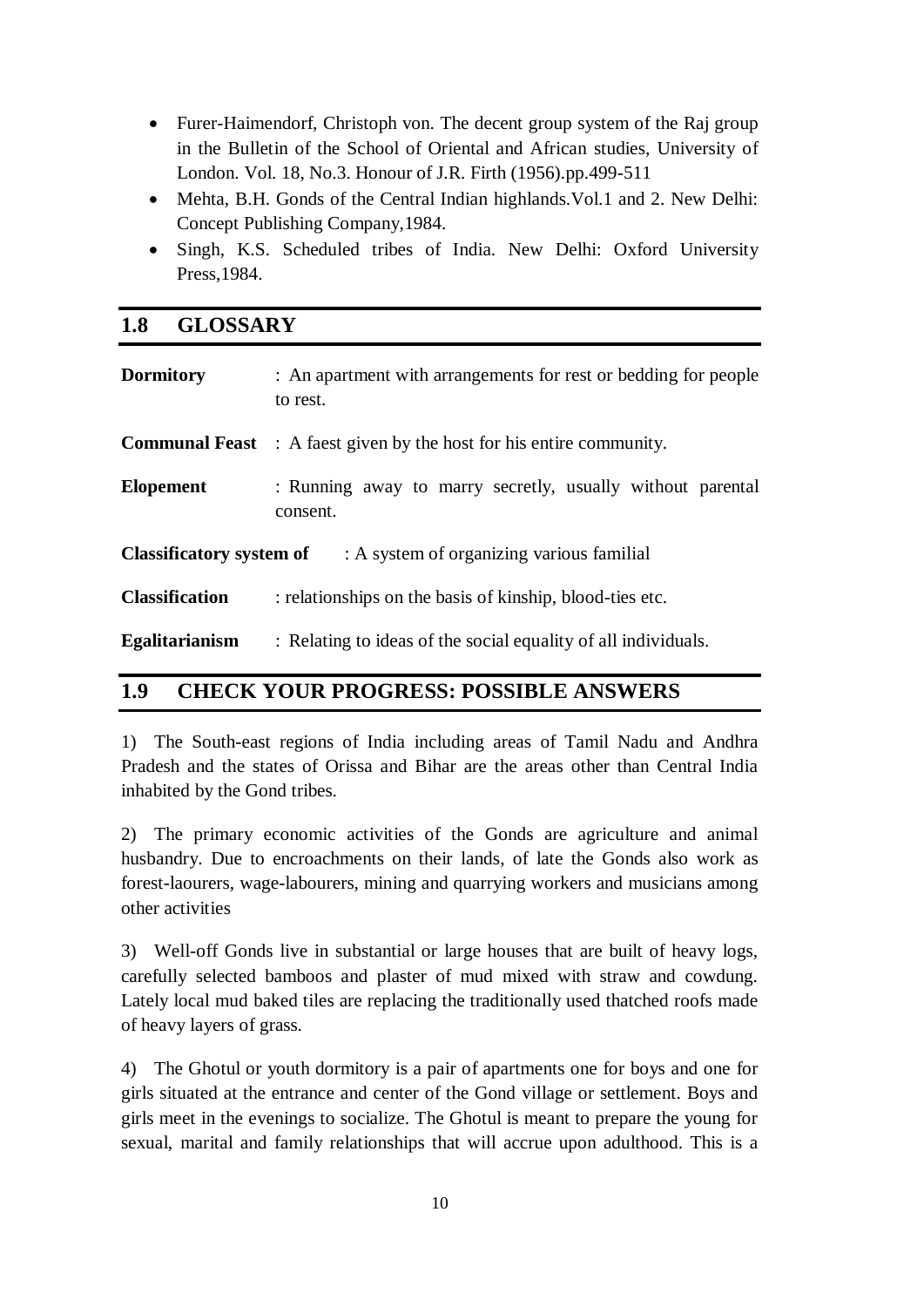patio near the front door. The Nokkra is used for mortar and pestle for pounding paddy, a stock of firewood, miscellaneous household articles and even keeping cattle. The second part is called Nokcanchi. This is the public living room of the family and usually taken up about two-thirds of the whole building. Here, they have a fireplace, space for meals and space for unmarried women of the house to sleep. The last room of the house is called Nokoring, which is the sleeping room of the husband and wife.

The Garos use limited utensils mainly of cooking pots, large earthen vessels for brewing liquor, the pestle and the mortar with which paddy is husked. They have bamboo baskets of different shapes and sizes and few cutters and knifes. Dry gourds are used for carrying water from streams and for drinking; a number of these gourds are of various shapes and sizes. The gourds are allowed to dry and are then converted into water-bottles by the process of cutting a hole and shaking out the seeds.

### **2.2.2 Weapons**

The Garos have a number of indigenous weapons. One of the principle weapons of the Garos is a two-edged sword called Mi'lam, which has a blunt arrow-shaped point and made of a single piece of iron from hilt to point. Mi'lam has a decorative handle. It is useful for long journeys to clear the jungle, split firewood, cut up food and also for defense. Other weapons are the shields and they are two kinds; the *Sepi*, which is made of wood, or flat lengths of wood bound together and covered with very thin strips of cane or bamboo. The other is called *Danil* which is made of bearskin or cowhide stretched on a wooden frame. Both of them are of the same shape and size. They are fitted with handles made of cane. Apart from these, bows and arrows are also well-known to the Garos.

### **2.2.3 Agriculture**

The Garos are mainly agriculturists. An important practice is that of jhum (shifting) cultivation of rice, fruit (like pineapple), and different vegetables. They construct a small hut known as a *Borang* or watch hut on top of the tree in the jhum field to guard the cultivation from birds and animals. These huts are often used for taking rest in the afternoon and for sleeping in the evening. The harvest is kept in granaries, located on the side of the village. The custom of building granaries away from the center of the village has its origin in the fact that the grain is more safe in case of fire breaking out in the homes.

#### **2.2.4 Food**

The staple foods of the Garos are rice, millet, maize, vegetables and fruits etc. One of their favorite foods is dry fish known as Na'kam. Tapioca is another main food article of the Garos. They also eat some forest produce like yams, bamboo shoots, and roots. They eat all kind of animal and bird meat like goats, pigs, cows, fowls, and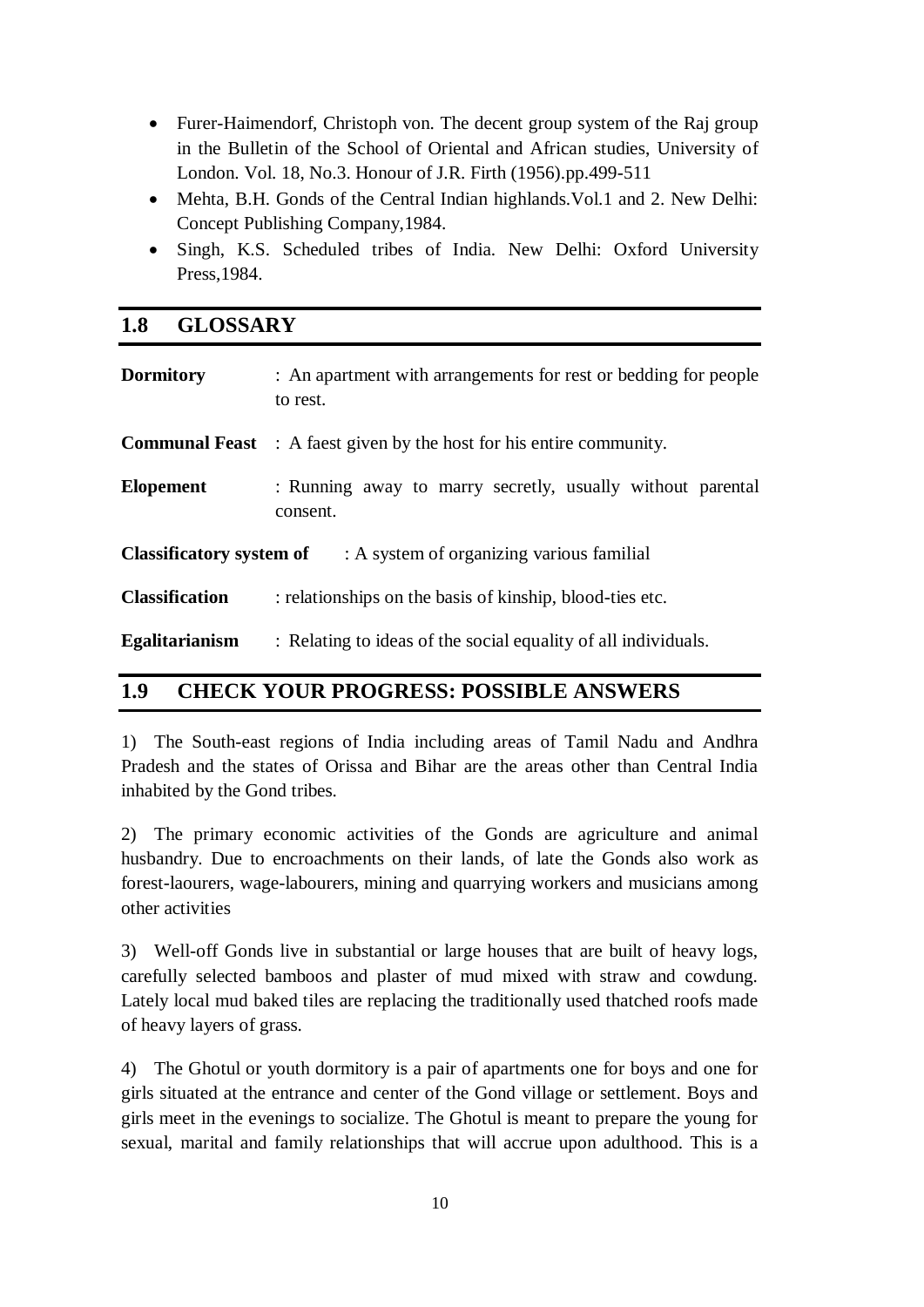ducks. Some Garos eat non-poisonous snakes and lizards. The Garos drink local liquor called Bek or Pongsim, prepared from rice, millet, or maize.

# **2.2.5 Dress and ornaments**

The principle garment of the traditional Garo men is the Gando. The lower half of the body is covered by strips of woven cloth about six inches wide and approximately six or seven feet long. The cloth is passed between the legs, brought up behind and wound around the waist; the end is tucked under the back folds. The other end of the Gando is hung in front. The Gandos is decorated with several rows of white beads made of conch-shells, along the end of the flap. Western-style shirt/pants are rare. However, the modern Garo men will sometimes wear shirts and pants. Turbans, made of blue or white cotton, are common types of headgear. On some important occasions like the Nokmas and the Laskars the Garo will wear silk turbans.

The Garo women wear a dress known as Re'king. It is a piece of cloth 18 by 14 inches. It is tied at the top, either on the left or right side by the strings, which allow it to remain open on the thigh. The modern Garo women have a great variety of dresses. They often wear a dress known as Marang-ja'sku, for ceremonies or dances. The dress is worn wrappped round the body passing under the right arm, and tied in a knot on the left shoulder. It hangs down to the knees and is open at the left side.

The Garo men and women are fond of ornaments; most of the ornaments are commonly used by both men and women. Some of the ornaments worn by both men and women are *Nadongbi* or *Otongga* or *Sishas* earrings, which is a brass ring worn in the lobe of the ear. Nadirong is another ornamental earring, which is small brass ring worn in the upper part of the ear. Other ornaments include the Natapsi, a long string of beads, and the Ripok, a necklace made of long, barrel-shaped beads of cornelian or red glass.

# **2.3 FESTIVAL AND CEREMONY**

The Garos observe various festivals, closely related to agricultural cycels. All festivals are held annually, and consist of two parts, one religious and the other social. Here is some of the most common festivals:

O'pata: a ceremony celebrated before a man decides to clear and cultivate a plot of land for agriculture.

Den'bilsia: the festival marks the completion of the clearing of the new jhum field. It is celebrated sometime between the months of January-February.

Mi Amua: this festival is performed usually by the end of June or early July to ensure the good harvest.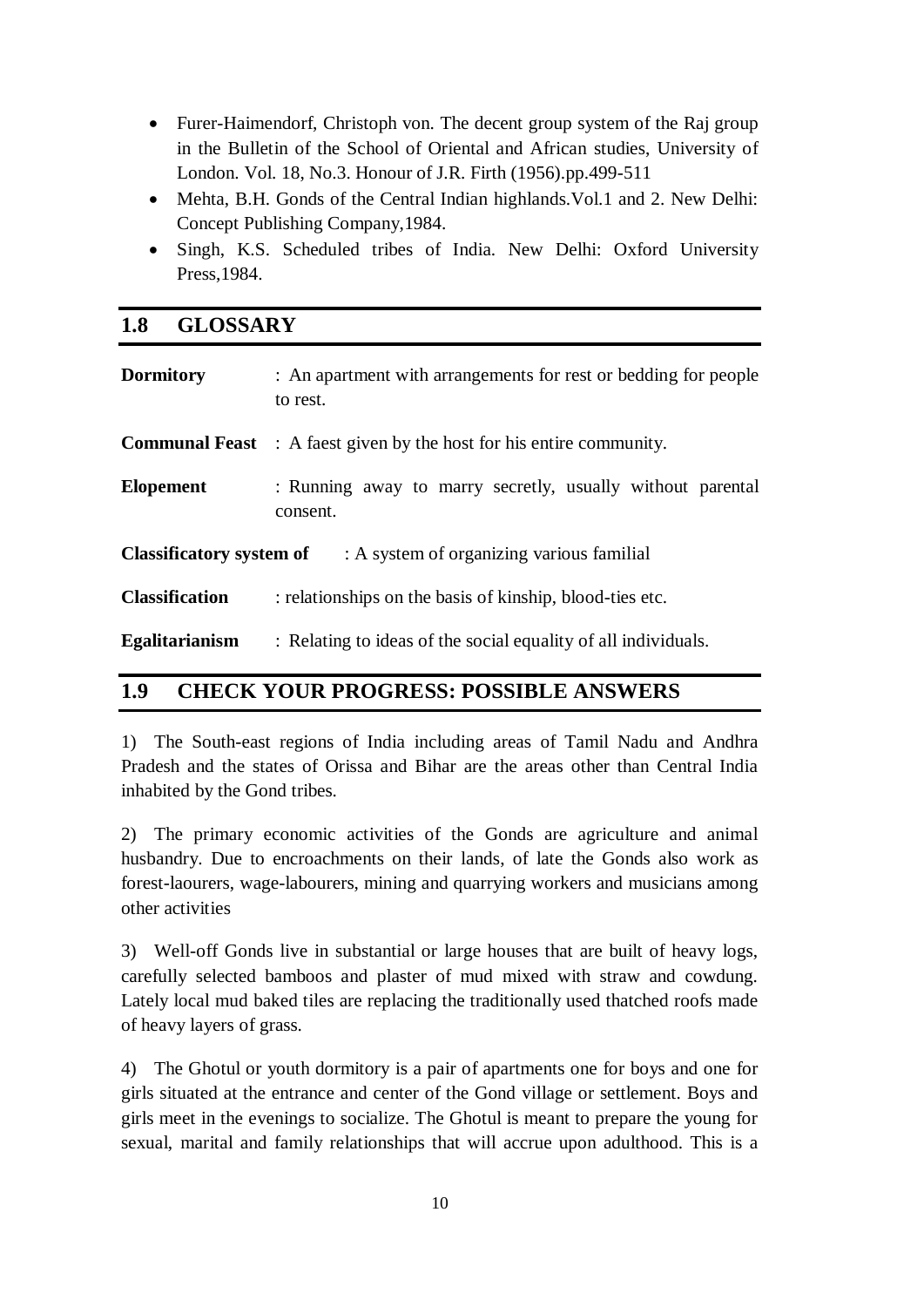Rongchu gala or Ginde gala: a thanksgiving ceremony to God for giving a good harvest.

Wangala: the most important festival of the Garos. It is performed in connection with the jhum cultivation. It is usually held in the month of October, but each village sets its own time for celebration. Wangala is celebrated in with great pomp and grandeur after the harvest. The Garos offer sacrifices to their highest god Saljong (sun god), and to seek his blessing for the future. By the evening the villager get together in the Bachelors' house and celebrates the festival with music and dance. After the sacrifice they take food and drink local liquor " Chu Rugala".

### **2.3.1 Music and dance**

Music and dance is integral part of life for the Garos. They have mainly two types of dance, which are ceremonial and recreational. The former is performed only on religious festivals where as the latter can be danced at any time when the boys and girls dance not to please the gods but to please themselves. The Garo have various folk and martial dances, which are performed during ceremonies like *Gana*, *A' song Kosi* or annual worship at the site of the sacrificial stones, agricultural, mangona or the post-funeral rituals etc. Other than this, the *Nokdongga* or the inauguration of a new house, *Nokpante Nokdongga* or the inauguration of a bachelor's house.

The Garos people of the Rugas and the Chiboks divisions sing and dance only during funeral ceremonies, not on the normally expected times of celebration. John Elliot (Observations on the inhabitatants of the Garrow Hills, Asiatic Researches, Vol.III, pp. 17-37) who visited Garo Hills in 1788, gave a vivid description of the general pattern of the Garo dances as follows:

"20 to 30 men stand one behind one another, holding each other by their belts on each side, they go round in a circle, hopping first on one foot, then on the other, singing and keeping time with the music, which is animating through harsh, and quite pretension to distinct notes. The musical instruments are *tomtoms*, beaten by old people, and brass gongs, by young people, with marvelous precision. The women, modestly apart from the men, dance in rows, hopping on their feet like the men, but with arms, outstretched, and raising first one arm, then the other, to the clash of the musical instruments, and occasionally turning round rapidly". Generally, each dancing group has a leader who leads the group with sword and shield in his hands, and adds to the melody by cries of "*Kai Kai*". This kind of dancing is known as *Grika* and the leader as *Grikgipa*, and undoubtedly owes its origin to its old fighting day, when on occasions of public rejoicings the warriors wanted to dance and recount their deeds of velour to the audience.

One of the interesting dances performed during the Gana ceremony or the investiture of a Nokma is known as "Gana Nokma". This ceremony can be performed by a men when he becomes very rich, which mainly a feast is given liberally to all the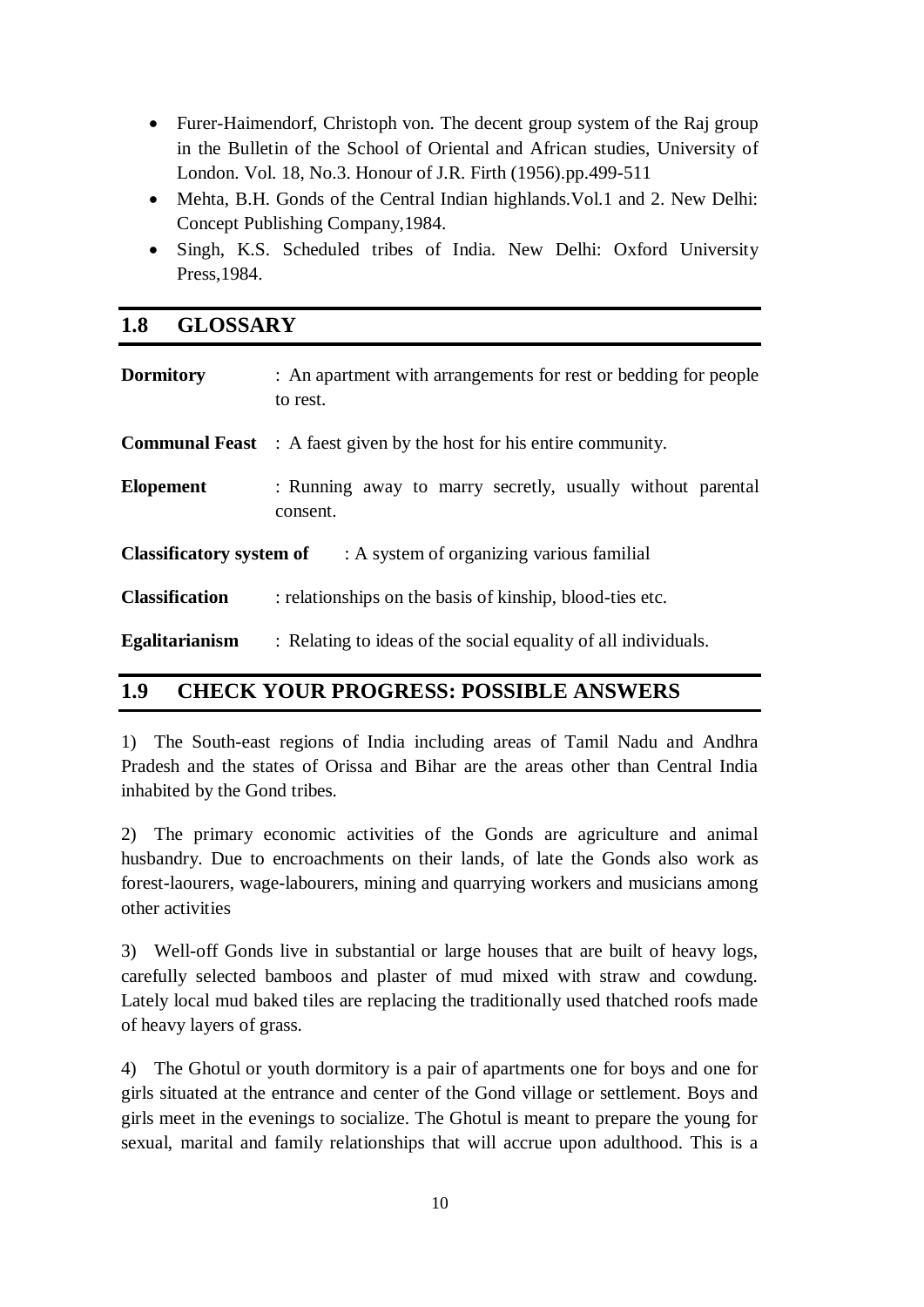villagers. In the evening, the host wears *Kotip* or turban, *Jaksil* or elbow ring and holds the shield in his left, *Mi'lam* or sword in his right hand and dances with the rhythm of the drum. This is a solo dance by the host, no other relative or friends are allowed to dance with him. The Gana Nokma dance generally lasts for about three days but sometimes it may continue for several days. If the Gana Nokma dance continues giving such a feast and provides amusements for the people once every year, then some fresh bamboos with and without leaves will be planted every year in front of the host's house. That shows how successful he has become over the years. But in case it becomes opposite then he discontinues the annual feast and gives the feast according to his convenient or forever. Such *Nokmas* usually wear red turban and the elbow ring.

### **2.3.2 Musical instruments**

The Garos have variety of musical instruments like drums, gongs or rang, cymbals etc.

Drums types**:** There are several big and small types of drums played by the Garos and they are dama (long narrow drum), kram (larger drum than dama), Nadik (small wooden drum), nagara (large drum).

Flute types: The Garos play different types of bamboo flute such as Otokra (long bamboo flute), Ilongma (small bamboo flute) and Bangsi (bamboo flute much smaller than Otokra and Ilongma), Imbingi (flute made of short piece of thin bamboo).

Gongs or Rang: the Rang or gongs are brass metal plates or basins. Besides playing as musical instruments, they are also used as a Gold reserve, because in the Garo society men of wealth and social standing are measured by the number of Rangs one possesses.

Cymbals types: the Garos play two kinds of cymbals: Kakwa (small brass cymbals) and Neggilsi (smaller than the former one, made of brass).

Besides these musical instruments, there are Gongmina or jews' harp (made of thin slit of bamboo), Adil (small wind instrument made of buffalo horn) and Singga (another type of buffalo horn).

### **2.3.3 Games**

The Garos have some traditional games and sports. These games are held every year in the village ground. Some of the games and sports are:

Wa' pang ka'la (played by two men, by using a bamboo pole and big stone)

Garo makal pala (kind of wrestling, played by two men)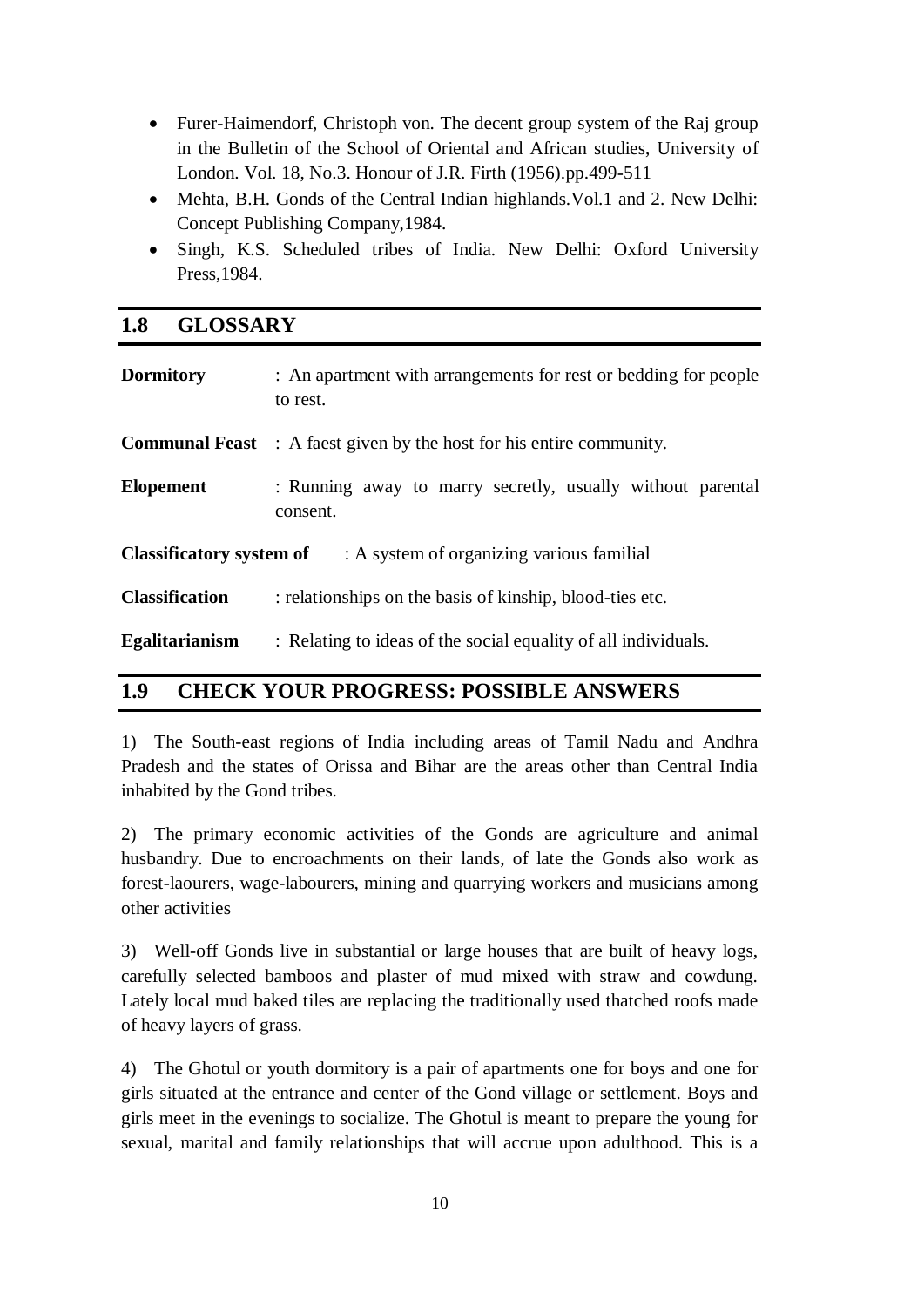Sue goa (played the with big round bean, by two groups of player kind of marble game),

Ja'kol ka'la (played in groups, kind of chasing and catching game).

Other games are different types of wrestling and cock fighting, which include A'ding sala, Jakdia, Akkaru-bidil-sala etc. Besides these games, the young boys of the Nokpantas also enjoys long jumps, high jumps, throwing big or small stones, running up and down the hills, climbing the hanging ropes, tug of war, pushing each other by means of piece of bamboo. The Garos also play modern games like football, volleyball, basket ball, table tennis and number of other games.

#### **Check your progress 2**

Note: 1) Your answers should be about each 30 words each;

- 2) You may check your answers with the possible answers given at the end of the Unit.
- 2) What are the utensils the Garo tribe uses for cooking?



# **2.4 THE NOKPANTE OR THE YOUTH DORMITORY**

The Nokpante or the bachelor's dormitory is one of the commonest institutions of the Garos. Almost every Garo village has its own Nokpante or Nokpantes. In the big villages, each clan has its own Nokpantes for the young boys, but in some small villages there is no Nokpante and the bachelors sleep either with their parents or in the house of an old widower. The Nokpante is entirely the dwelling house of the unmarried young men. Women are not allowed to enter the Nokpante, only on certain occasions like socio-religious festivals.

The construction of the Nokpante is a little different from that of the ordinary family houses. The special features of this construction are that it is very strongly built and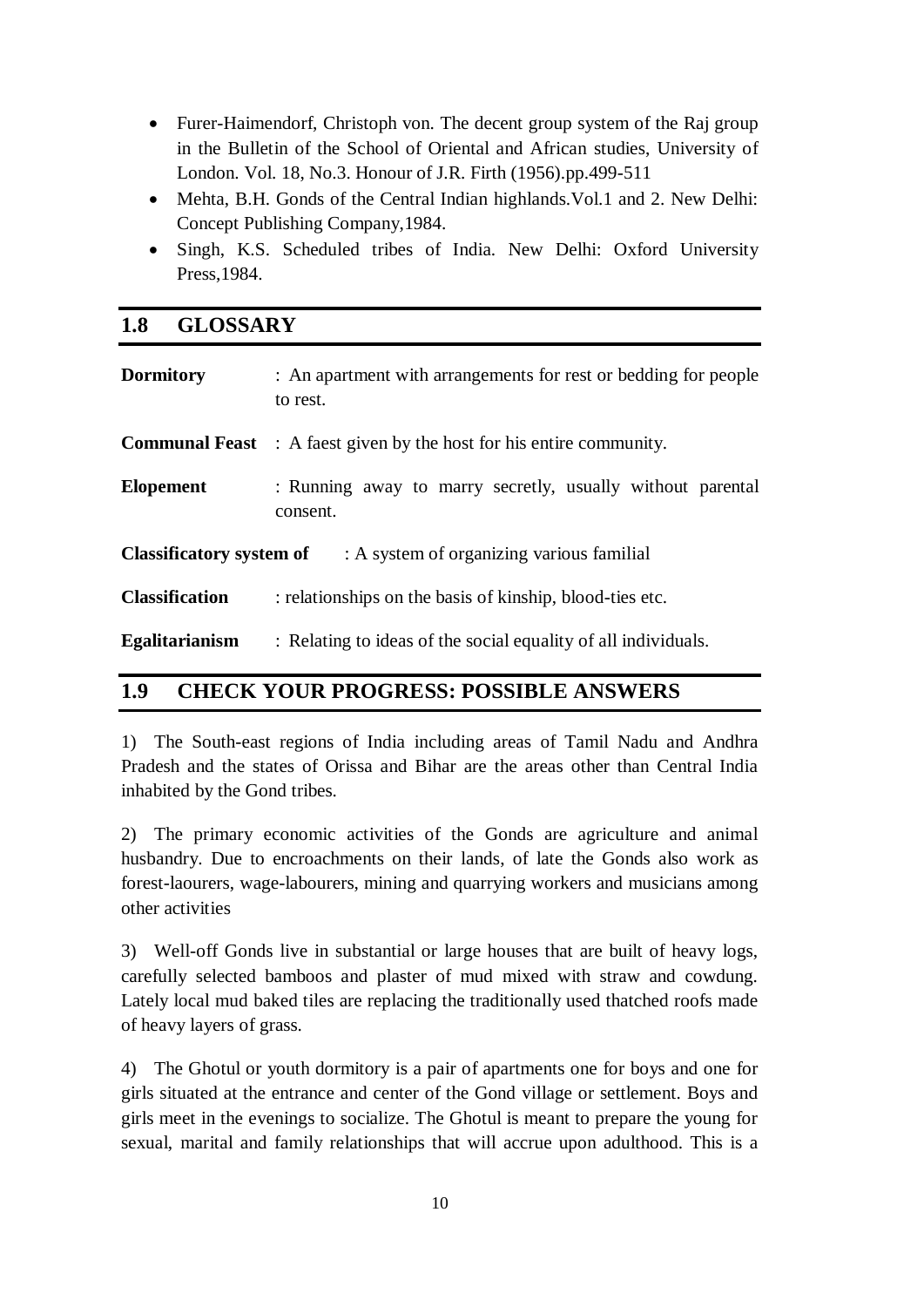usually much larger than the family houses. There is no sidewalls from the front up to about the half of its length, only rear half of the building has sidewalls connected with the backside walls. There are two doors; one in front and the other in the back side of the house. The bamboo floor is ten or twenty ft. high from the ground and a ladder helps one to climb up in Nokpante. Along the ladder a big and long cane stalk is hung from the roof of the house and it is used as support for climbing up and down. The ladder is a big log of wood with steps cut on it. Big timber posts of big trees are used for construction of the Nokpante. These posts are crossbeams. They are decorated with colored paint or carved designs of male and female human figures. In some Nokpante, pig heads and elephant tusks are also hung from the beams. In side the Nokpante house, a rectangular hearth is constructed where fire is lit during the winter to keep themselves warm and also to roast pork and other meat products.

The Nokpante is divided into two parts-one in the rear with enclosed walls forms the sleeping room and the other part is the verandah. The verandah is used as a sort of school room for learning various arts and crafts such as woodwork, cane carving, and bamboo design. Young boys about the age of seven or eight years are sent to sleep in the Nokpante at night. They usually go there after supper and spend the time chatting about their agricultural works, their experience in the weekly markets, love affairs etc.

In the Nokpante, young boys learn to play musical instruments, dance, sing from their older ones. There is also regular practice of gymnasium, wrestling, high jump and other games. Other then these, young boys are taught to be discipline and sense of duty. Tasks include collecting firewood, and fetching water. They are also told not to travel outside their family houses at night except on festivals.

Besides being used as an entertainment center, learning institution and community hall, the Nokpante is also used as a courtroom where the Nokma or Laskar holds his court. The villager hold important social meetings in the Nokpante. The married men of the village go to the Nokpante at leisure also some time to make baskets, mats, fishing nets. The Nokpante is also served as a place to entertain visitors of the village.

#### **2.4.1 Marriage**

There are various forms of marriage among different divisions of the Garos, out of them the **Do'sia** marriage happens in the presence of the parents, relatives of the both bride and groom. The priest takes a cock and a hen, holds them up so that their heads are close together and strikes them with a piece of wood. Then they are dropped on the ground. If both the birds lie on the ground with the beaks pointing towards each other, it is a good omen and if they lie the beaks apart, it is considered that marriage will be an unhappy one. Another type of marriage is **Marriage by capture**: in this type of marriage, when a girl attained the age of marriage and want to marry a particular boy, gives an indication to her parents or relatives. Then they would watch movements of the boy carefully and whenever they find and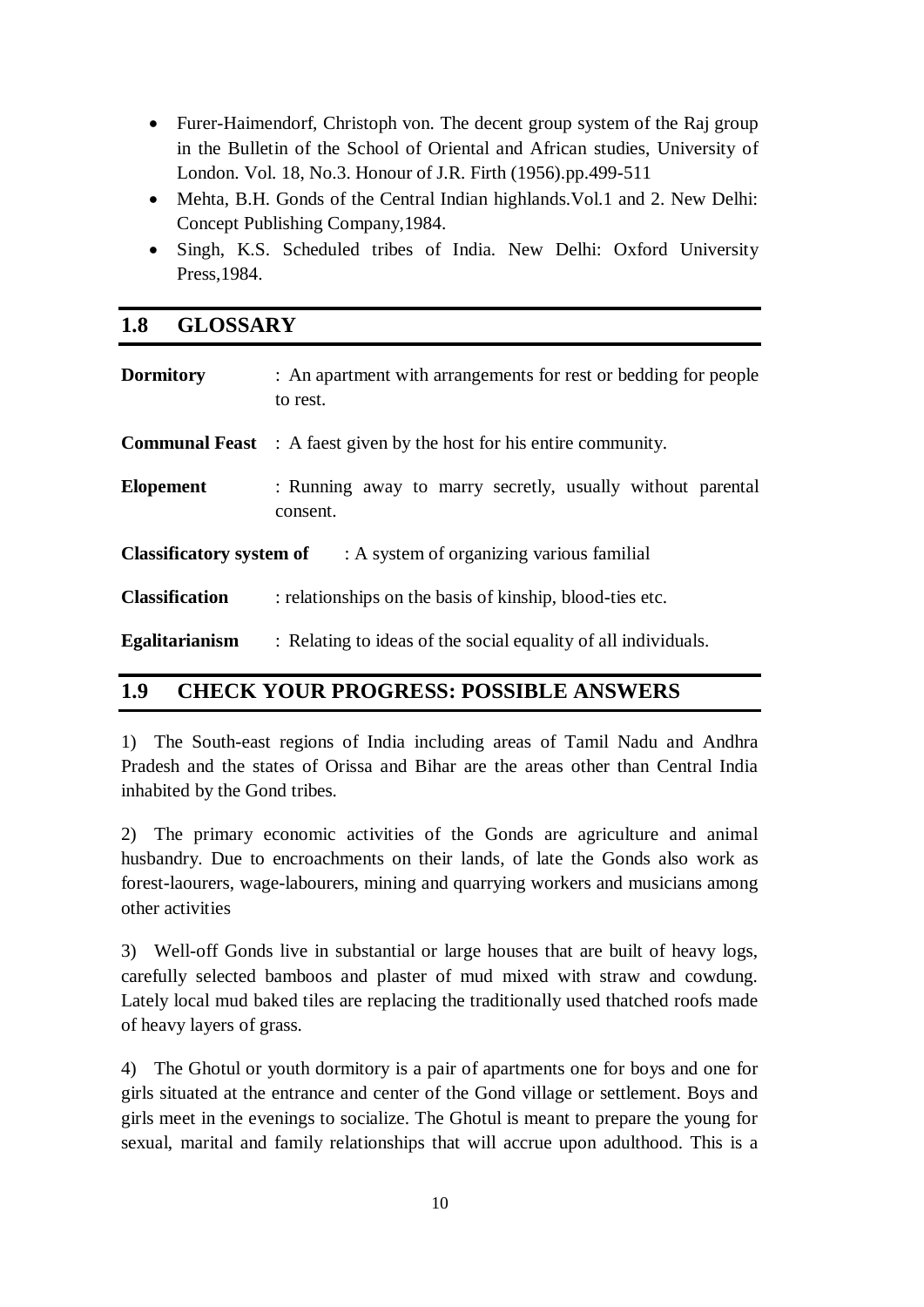opportunity, capture him unaware and bring him to the house of the girl where he is kept confined along with the girl for more then one night. If he makes noise, yells and tries to escape, then they consider it to be a good signs and that he would make a good and prosperous husband. But if not then they do not approve of it favorably.

### **2.4.2 Divorce**

Divorce is valid in the Garo society under the following circumstances;

- 1) when the husband and the wife cannot live together any more. They desire separation by mutual consent.
- 2) when either party is guilty of adultery or having a love affair with someone outside the marriage.
- 3) when either the husband or the wife refuses to work for the support of the household.

Besides these, disregard and unruliness on the part of the wife, incompatibility of temper and negligence of domestic duties are some other grounds for divorce. When a divorce is sought, compensation is taken in kinds like a *dakmanda* (a garo cloth worn by the women) and brass gong in olden times. Since, the British times, money has replaced the old Garo custom, the rate has been fixed at Rs. 60/-.

### **1.4.3 Adoption**

The Garo customary laws permit parents to adopt children under the following conditions:

- 1) when the parents have no daughters at all
- 2) when the parents have no suitable daughter to become a heiress
- 3) when the daughter, selected as a heiress, quarrel with her parents and run away and there is no other suitable daughter available.
- 4) the parents can adopt either a boy or girl, not necessarily for inheriting property

### **2.4.4 Laws of adoption**

Male children can not receive or even claim any part of the property which they themselves may have acquired by their own labour. After marriage, the right of the possession of the family property is passed down from mother to wife; she becomes the "women" of the new home and its future mother. On the day of marriage the groom leaves his parents house and goes to his wife to form a new family. Their children will take their mother's surname.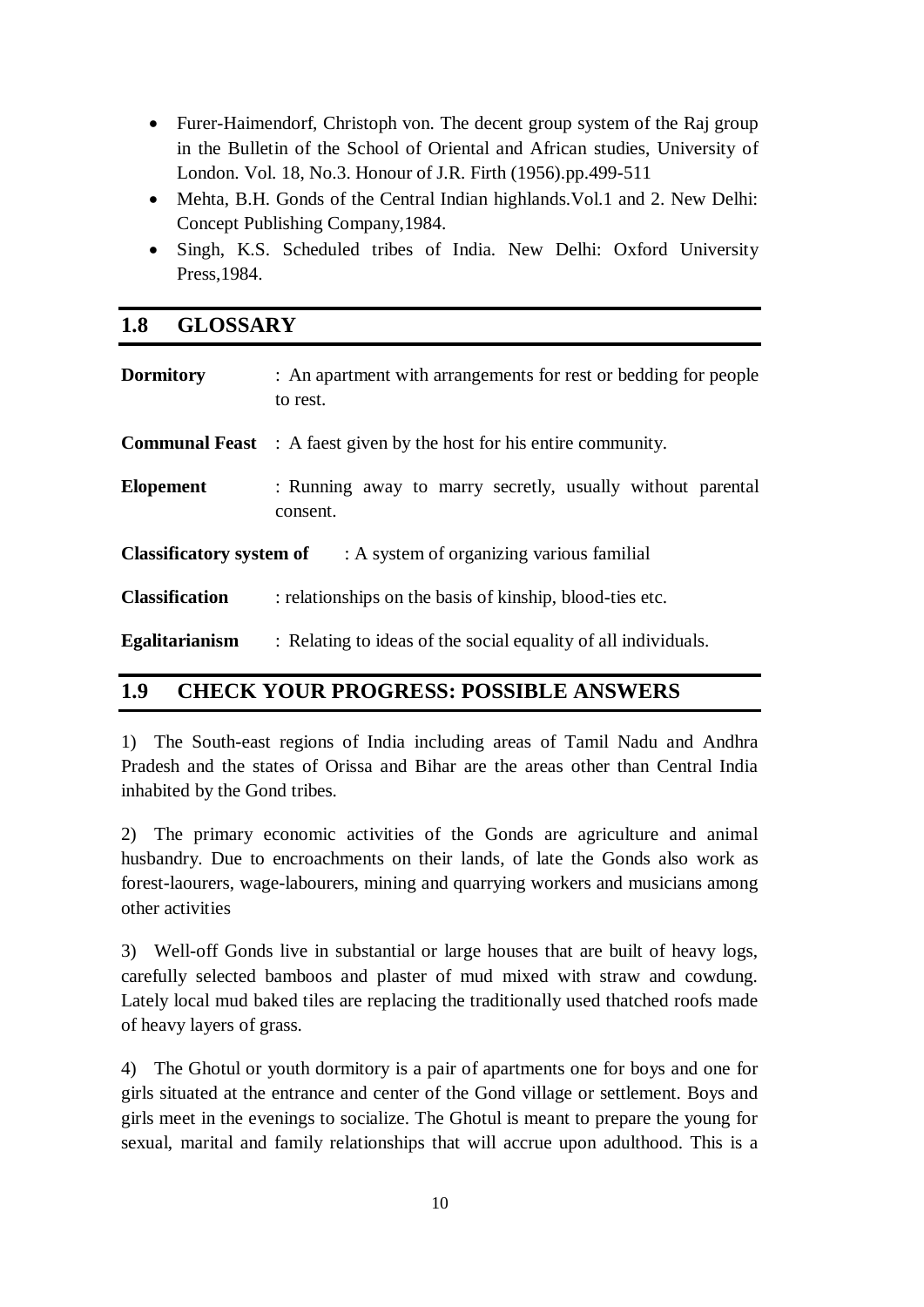### **2.4.5 Birth**

The Garos observe the birth of a child, in a ritual known as A'kawes. This ceremony takes place after a child is born. In this ritual an animal or a fowl is sacrificed by the priest. The priest recites a long incantation to avert the influence of evil spirits. The priest sprinkles rice in the floor of the house and around the child, then chant to remove evil spirits. The name the child after their ancestors but some cases they do not give the name of the relative who dies recently.

# **2.4.6 Funeral**

The Garos usually burn their dead and the ceremony takes place at night. But there are certain funeral rule such as a leper is not burnt but buried. In olden days, the lepers were isolated in huts and in the last stages of the disease; in case of death, they burn them with their huts. A person who is killed by a tiger is cremated but cremation takes place in the day time. Moreover, the dead body would not be taken into the village and body will be cremated at the place where he was found dead. Besides that, no formal ritual would be done for the dead, all his belonging would be destroyed as they consider that it is taboo to make use of them after such an unnatural death.

Normally, when a person dies, all the relatives are informed and if they live nearby, then the cremation takes place immediately. But if the relative live at distant places then the dead body will be kept indisposed for two or three days. Before cremation, in the case of a rich person, the dead body is placed among a row of Gongs and other valuables, but if the person is poor, then is laid down upon the bamboo floor. The dead body of a rich person is washed with undiluted liquor and poor person's body is washed with water. The funeral pyre consists of four upright wooden or bamboo posts in a rectangular shape within logs of piled wood. They usually use good quality wood for burning the body, because they believe if the corpse is burned with bad wood, the spirit in it reincarnated with bad health. After the cremation, the bones and ashes are collected in a basket and left in the jungle.

Among the Garo, who are Christian, they do not burn their dead but bury them and funeral ceremony is performed according to the Christian practices.

# **2.5 RELIGION AND BELIEF**

Originally, the religion of the Garos was a mixture of Pantheism and Hinduism. They were not animistic but they believed and presided over by the "Supreme God" as locally known as "*Dakgipa Rugipa Stugipa Pantugipa* or *Tatora Rabuga Stura Pantura*", or the Creator. It is in clear observation, the religion of the Garos is monotheistic with polytheistic stage, it lapsed into gross ritualism, in its highest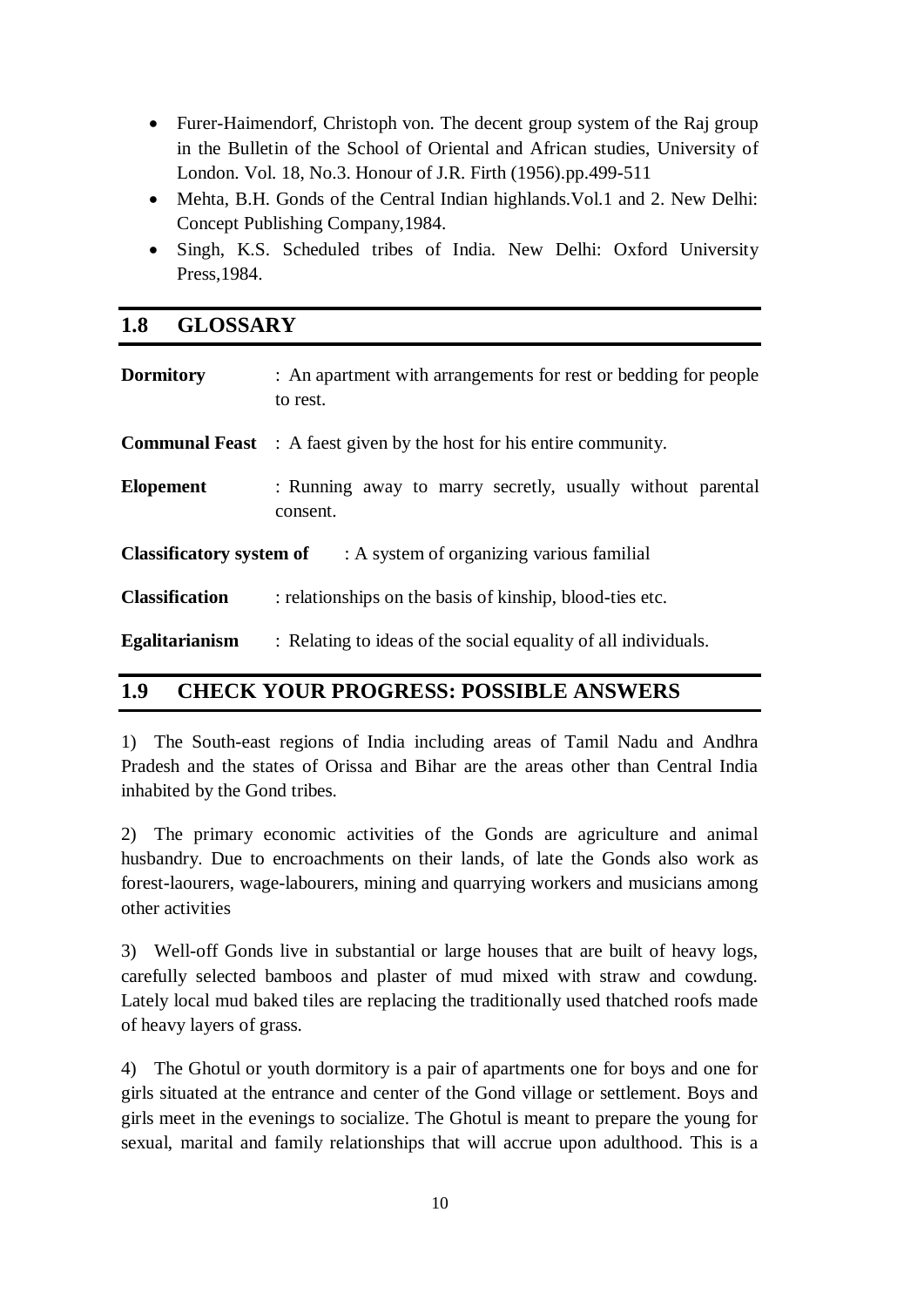consummate form, it is purely monotheistic in its origin. The Garos believed in creation of Earth, all living beings on earth and the sea, heavenly bodies, rain and the wind including lesser gods and thereby completed different objects within eight days, as they believed. This is the background of the religion, various festivals and the ceremonies of the Garos. According the Garo mythology creation of Earth, all living beings on earth and the sea, heavenly bodies, rain and the wind including lesser gods and thereby completed different objects within eight days, as they believed. This is the background of the religion, various festivals and the ceremonies of the Garos. The Garos believes that the creator of earth is *Tatara-Robunga*, other then that, there are the deities of *Choradubi* (protector of crops), *Saljong* (God of fertility), *Goers* (God of strength), *Susince* (Goddess of riches) etc. (source: http://westgarohills.nic.in/people.htm).

The Garos believe in the existence of a Supreme Being. They call all the good and evil spirit as "Mite", it covers all god, goddess, some lesser spirits. According to the Garos the spirit of Mite is everywhere-in the sky, on the earth beneath, in the depths of the waters, in the dark corners, mountains, trees and bamboo groves, river, lakes etc. there are different names of the Garo Mite such as; Tatara-rabuga, Saljong, Nostu-nopantu, Chorabudi etc.

The Garos believe in existence of a spirit in man which after death goes to a particular place i.e. the abode of the spirits. They also believe in trans-migration of souls, as a state of reward and punishment. The trans-migration means that when a man dies, his soul or his essence leaves the dying body and enters the body of some animal or human being at it comes into the world to begin its career. And the process may be repeated from generation to generation.

The Garos believe in natural phenomena like the thunder, lighting, earthquake, eclipse, wind, rain, shooting stars. They believe that each of these natural elements is controlled by a spirit and the object of their worship has to be done by offering sacrifice (Milton S. Herbert.1991. The history and culture of Garo).

Now most of the Garos are now Christians. The factor responsible for these changes are, the British rule from 1867 to 1947 that is almost 80 years. During that time Christianity entered the Garo Hills as a result of attempts made by the foreign missionaries and Western education was introduced in the traditional Garo society. Although, most of the Garo people converted to Christian religion but, some of the old ritual are strongly followed by the members of the newly converted society.

### **2.6 GARO ETIOLOGICAL TALES**

#### **The mother of salt**

The mother of salt was a very dirty-looking old hag. On her eye sockets, nostrils and cheeks hung filthy mucus secretions. Her whole appearance was disgusting but she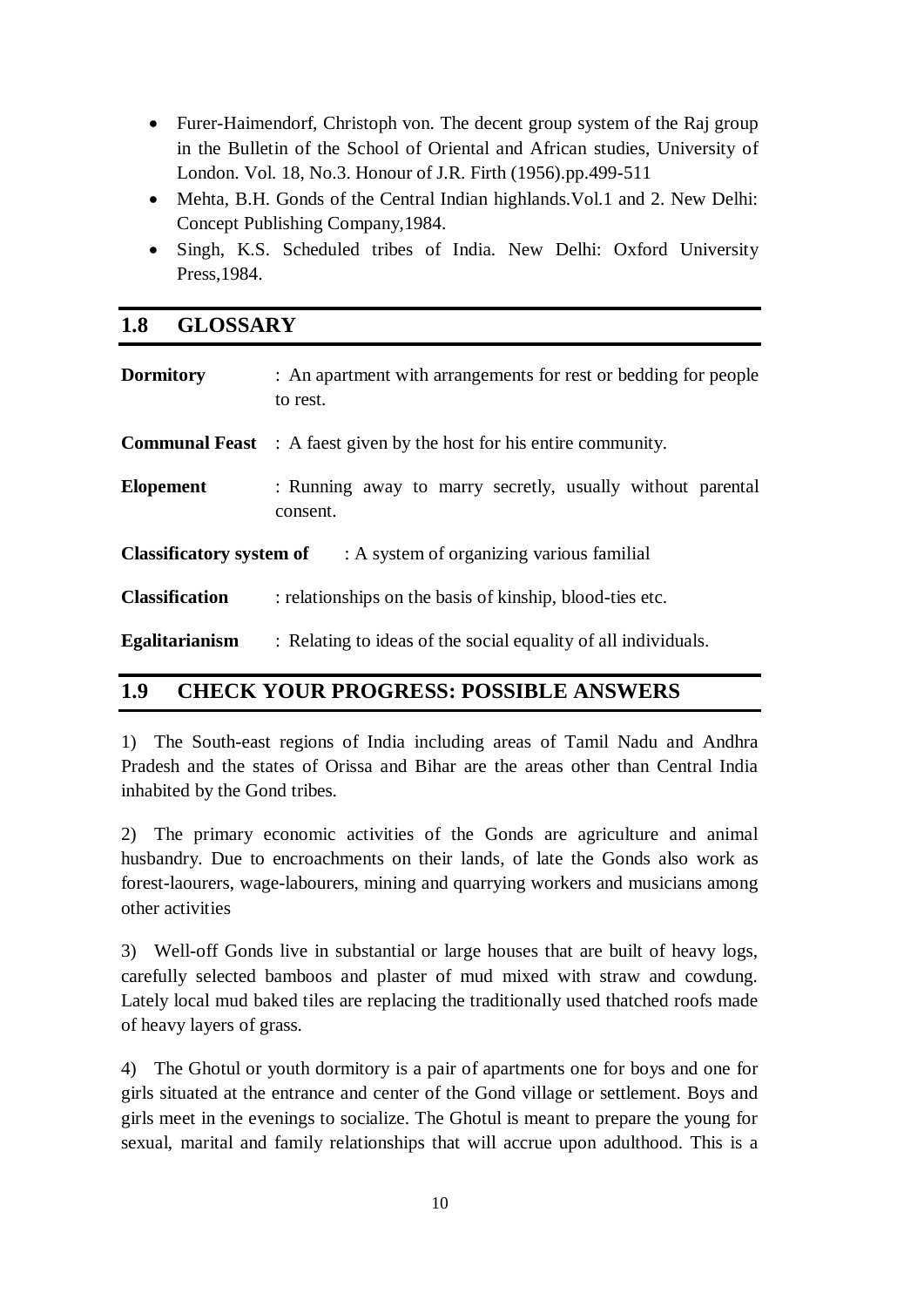was a grand cook. She could preserve every sort of delicacy in its pristine freshness and taste. No flesh ever decomposed and no foodstuff ever grew rotten under her skillful handling. However, both mother of the salt and terribly afraid of water. In fact she never bathed nor washed her hands, feet and face. She never hand handled water, but always used some sort of vessel when it was necessary to use it in the pursuance of her culinary art. Her daughter Karitchi was no less filthy.

Now, the son-in-law of the mother of salt had a special liking for the dishes of curry, soup, chutney, and so on prepared by her. But does not like both mother-in-law and wife's dirty appearances, one day he asked them to take bath. He gave them long sermon on the virtues of cleanliness; but it had no effect on them. They staunchly refused to go near the river then he decided to use force. He dragged both mother and daughter to the river side but Karitchi managed to escape from there. The son-in-law took mother-in-law into river and Karachi kept weeping seeing the cruelty and hardheartedness of her husband. As the mother went to the river; the mother of salt dissolved and vanished completely before her eyes, after that incident the daughter wandered about the wild woods shedding tears, seeking consolation from the trees, plants and herbs. The trees and plants and herbs on which her tears fell became saturated with potash. She traveled on broken-heartedly and at last came to Aema Ditema Songduma Sagalma (the Ocean), to which the remain of her mother were carried by the river into which she was plunged. Karitchi, still weeping, leaped into water to discover the spirit of the mother of salt. Her congealed tears become pearls inside ocean (Birendranath Datta, Nabin Chandra Sarma, Prabin Chandra Das .1994. A hand book of folklore material of North-East India. pp.285-286).

#### **Check your progress 3**

**Note:** 1) Your answers should be about 30 words each;

- 2) You may check your answers with the possible answers given the end of the Unit.
- 4) What is Nokpante?

.................................................................................................................................... .................................................................................................................................... .................................................................................................................................... .................................................................................................................................... .................................................................................................................................... 5) Who is "Mite" ? .................................................................................................................................... .................................................................................................................................... .................................................................................................................................... .................................................................................................................................... ....................................................................................................................................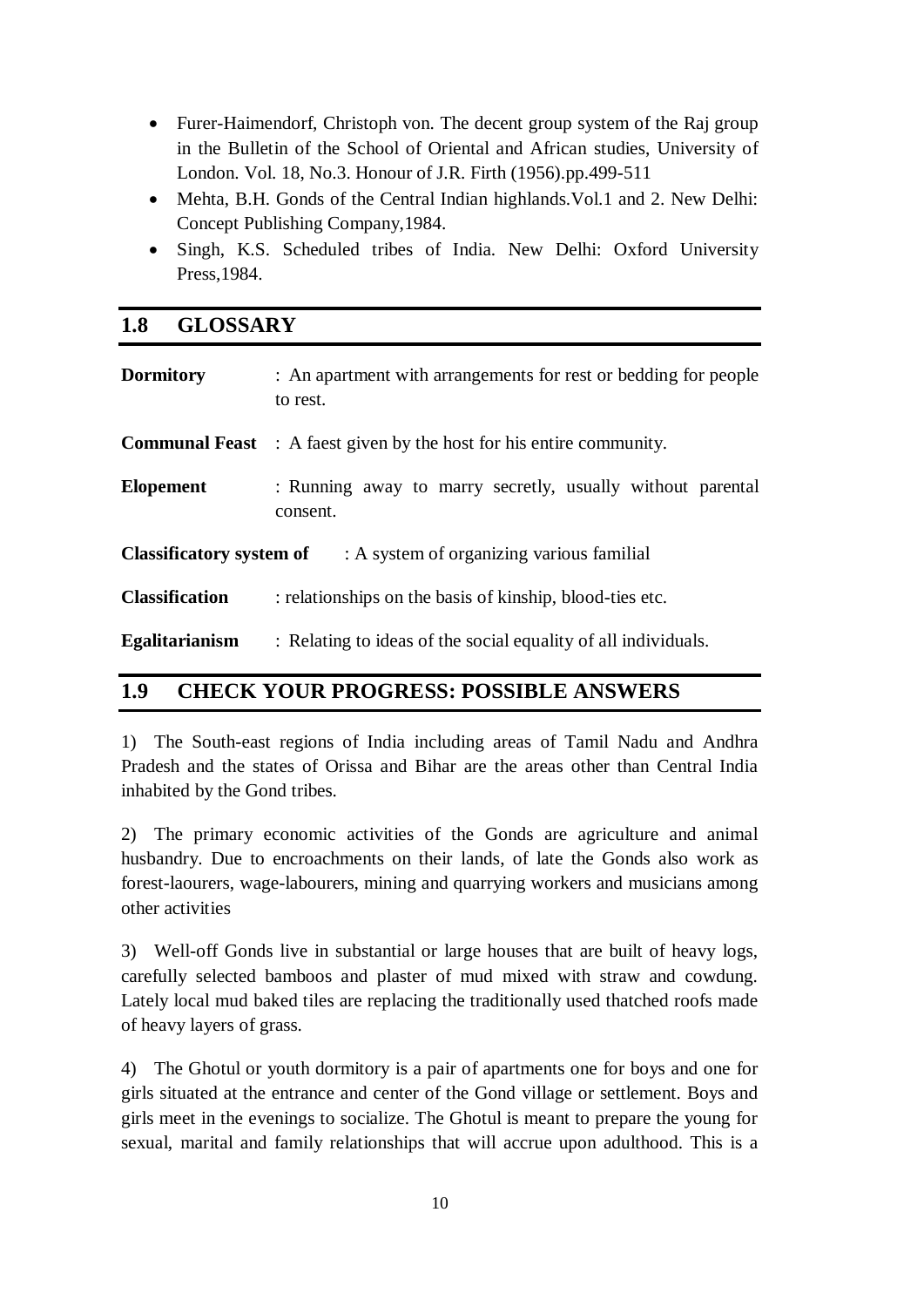# **2.7 LET US SUM UP**

The study of the Garo tribe, a branch of the Mongolian group are one of the important tribes of North East India. In the above mentioned article; we have given a general idea of the Garo tribe from the point of their social-cultural life and traditional beliefs. It may be noted that the most of the ritual and ceremony observed by the Garo people living in different parts of the North-east varies from each other. Here, we are giving a picture of a traditional Garo society, but there are many changes that have been taking place in the Garo society since then. The factor responsible for these changes are, the British rule from 1867 to 1947 that is almost 80 years. During that time Christianity entered the Garo Hills as a result of attempts made by the foreign missionaries and Western education was introduced in the traditional Garo society. Although, most of the Garo people converted to Christian religion but, some of the old ritual are strongly followed by the members of the newly converted society. They celebrate various religious and nature festival around the year for performing jhum cultivation. The Garo have a matrilineal society, where husband lives in wife's house after marriage and their children takes mother's surname, that an unique example of power of women (Milton, Sangma S. 1979. The history and culture of Garo)

# **2.8 ACTIVITY**

We have together discussed about the Garo tribe. Try to write down from your memory any of the cultural activity and myths of the Garo tribe that you may have attended or read in books or journals.

# **2.9 REFERENCES FOR FURTHER READINGS**

- http//westgarohills.nic.in/people.htm
- Datta, Birendranath, Das, Prabin Chandra and Sarma, Nabin Chandra. (eds). A hand book of folklore material of North-East India. Guwahati: Anundoram Borooah Institute of Language, Art and Culture, Assam. 1994.
- Herbert Risley. The people of India. New Delhi: The Munshiram Manoharlal Publishers Pvt. Ltd.1991.
- Sangma, Milton S. The history and Culture of Garo. New Delhi: Book Today. 1979.
- Singh, K.S. The scheduled tribes. New Delhi: Oxford University Press. 1984

# **2.10 GLOSSARY**

**Jhum** : shifting cultivation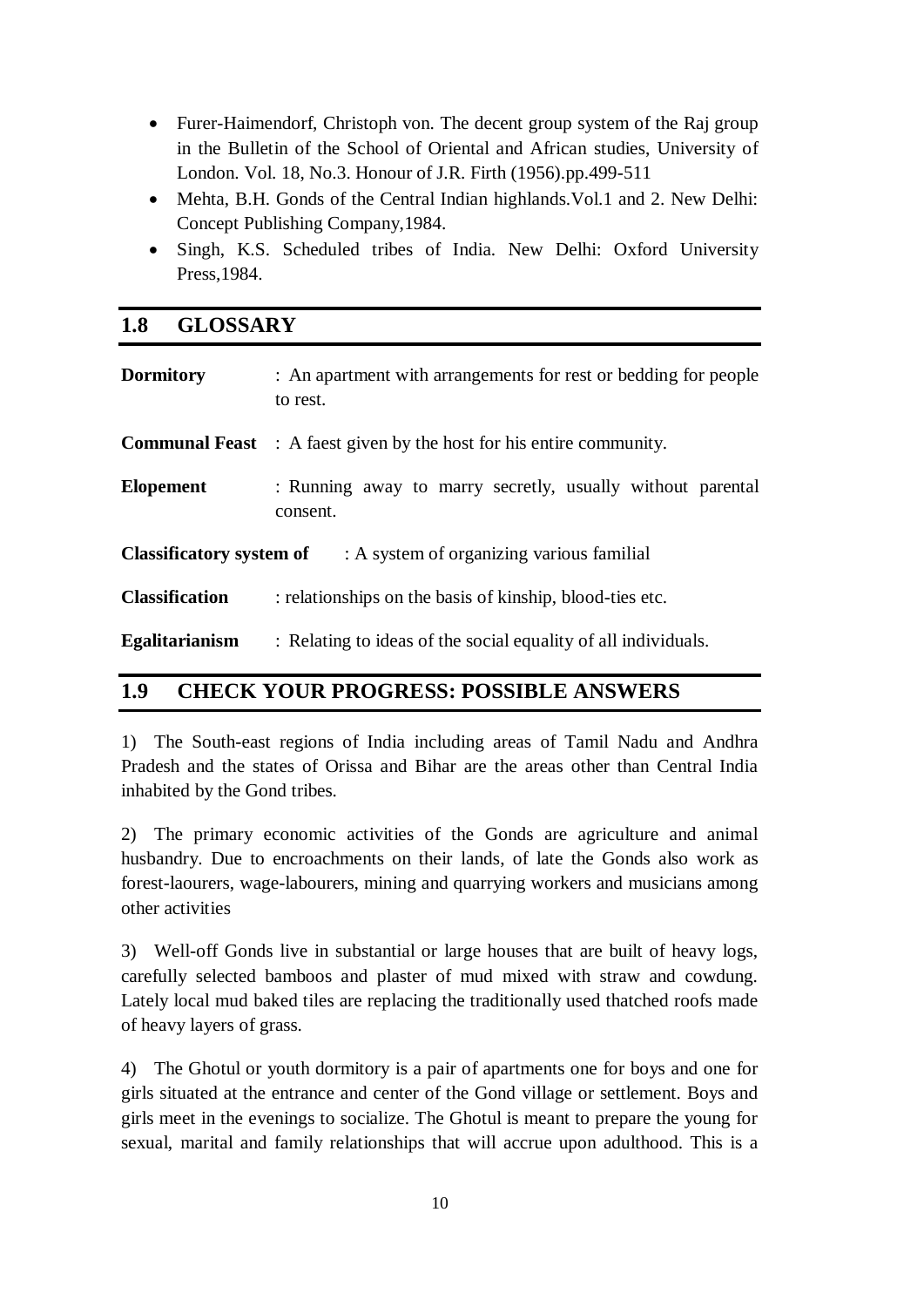**Matrilineal :** society in which a female is head of the family and decent is traced through the mother not by father. All property belongs to the women, remains with her till she is alive and is passed on from mother to daughter.

# **2.11 CHECK YOUR PROGRESS: POSSIBLE ANSWERS**

1) The Garos belong to the Garo Hills from one of the major constituent tribal population the state of Meghalaya in North East India. Apart from the Garo Hills, there is large number of the Garos live outside the Garo Hills district.

They are found in the all over the Brahmaputra valley and other hill districts of north-east India. Other than these they are also found in Mymensing district of Bangladesh.

2) The Garos use limited utensils mainly of cooking pots, large earthen vessels for brewing liquor, the pestle and the mortar with which paddy is husked. They have bamboo baskets of different shapes and sizes and few cutters and knifes. Dry gourds are used for carrying water from streams and for drinking; a number of these gourds are of various shapes and sizes. The gourds are allowed to dry and are then converted into water-bottles by the process of cutting a hole and shaking out the seeds.

2) The Garos have variety of musical instruments like drums, gongs or rang, cymbals etc.

Drums types**:** there are several big and small types of drums played by the Garos and they are dama (long narrow drum), kram (larger drum than dama), Nadik (small wooden drum), nagara (large drum).

Flute types: the Garos play different types of bamboo flute such as Otokra (long bamboo flute), Ilongma (small bamboo flute) and Bangsi (bamboo flute much smaller than Otokra and Ilongma), Imbingi (flute made of short piece of thin bamboo).

Gongs or Rang: the Rang or gongs are brass metal plates or basins. Besides playing as musical instruments, they are also uses as a Gold reserve, because in the Garo society men of wealth and social standing are measured by the number of Rangs one possesses.

Cymbals types: the Garos play two kind of cymbals: Kakwa (small brass cymbals) and Neggilsi (smaller than the former one, made of brass).

Besides these musical instruments, there are Gongmina or jews' harp (made of thin slit of bamboo), Adil (small wind instrument made of buffalo horn) and Singga (another type of buffalo horn).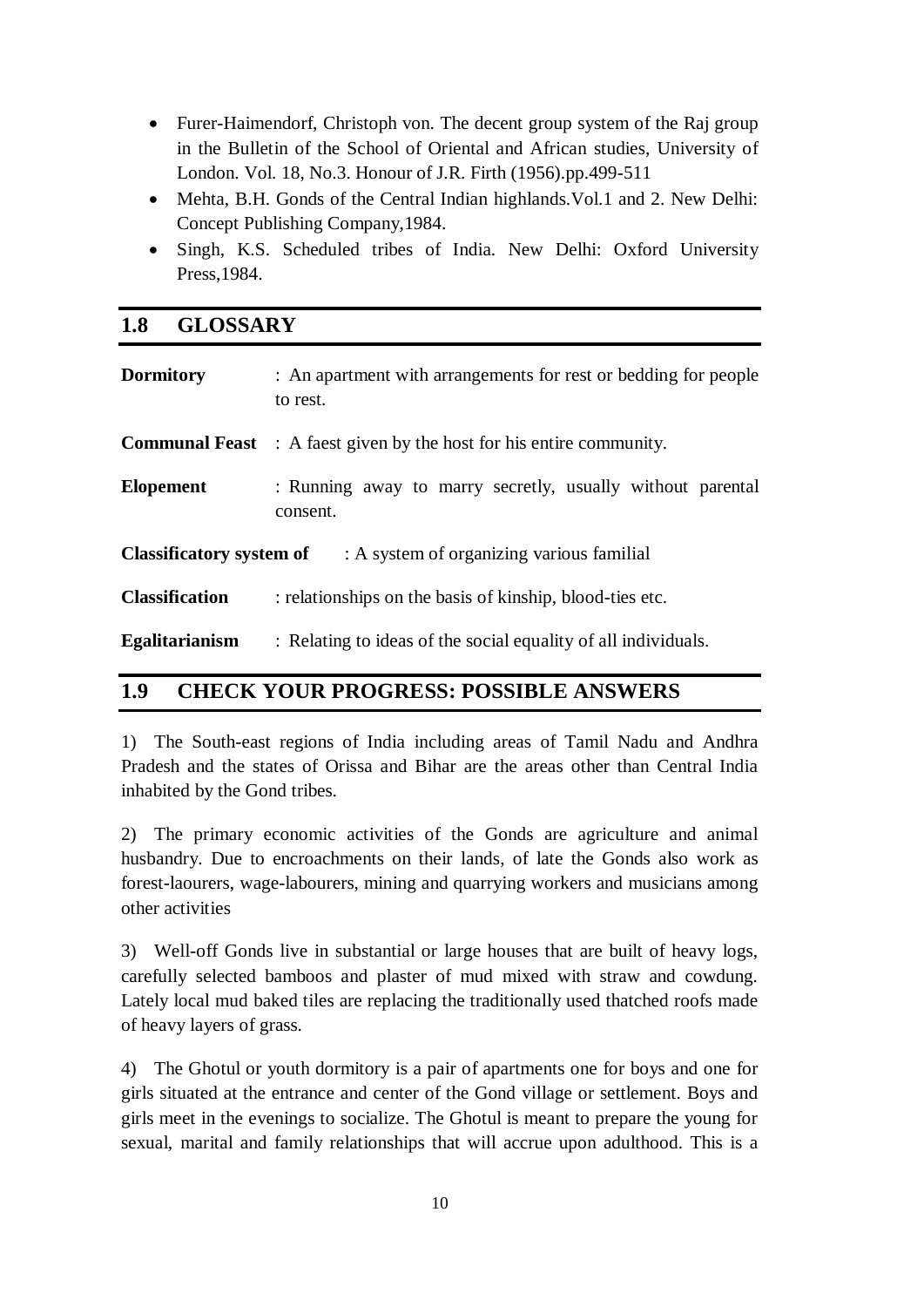4) The Nokpante or the bachelor's dormitory is one of the commonest institutions of the Garos. Almost every Garo village has its own Nokpante or Nokpantes. In the big villages, each clan has its own Nokpantes for the young boys, but in some small villages there is no Nokpante and the bachelors sleep either with their parents or in the house of an old widower. The Nokpante is entirely the dwelling house of the unmarried young men. Women are not allowed to enter the Nokpante, only on certain occasions like socio-religious festivals.

5) The Garo believes the good and evil spirit as "Mite", it covers all god, goddess, some lesser spirits. According to the Garos the spirit of Mite is everywhere-in the sky, on the earth beneath, in the depths of the waters, in the dark corners, mountains, trees and bamboo groves, river, lakes etc. there are different names of the Garo Mite such as; Tatara-rabuga, Saljong, Nostu-nopantu, Chorabudi etc.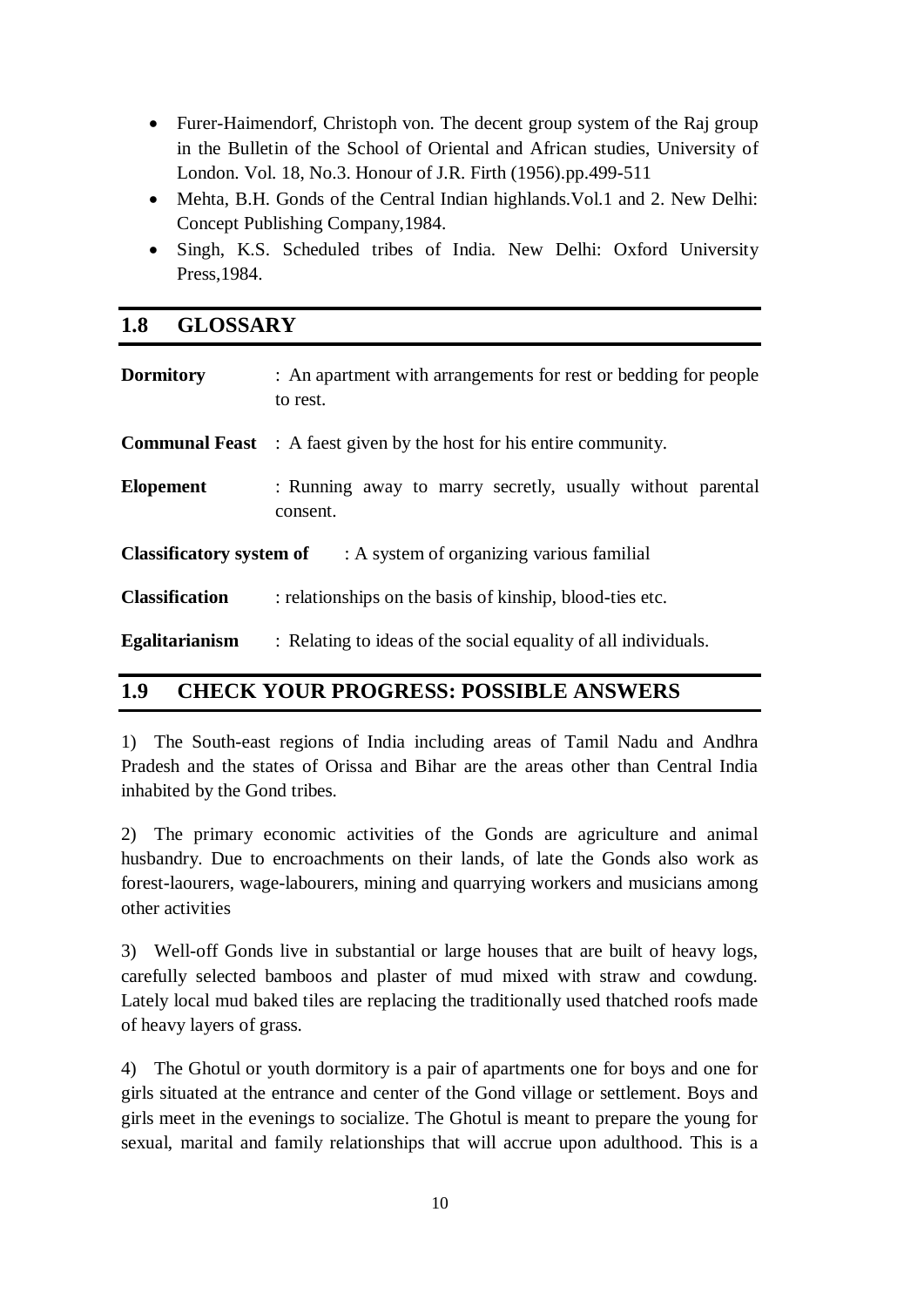# **UNIT 3 : MIGRANT TRIBES / NOMADS**

#### **Structure**

- 3.0 Objectives
- 3.1 Introduction
	- 3.1.1 Definition of nomads
	- 3.1.2 Characteristic of nomads
- 3.2 Food habits of nomads
- 3.3 Gypsies
	- 3.3.1 Sea gypsies
- 3.4 Classification of nomads
	- 3.4.1 Food gathering nomads
	- 3.4.2 Pastoral nomads
	- 3.4.3 Trader nomads
	- 3.4.4 Mendicant nomads
- 3.5 Case study: Banjara tribe 3.5.1 Origin and myths
- 3.6 Let us sum up
- 3.7 Activity
- 3.8 References and further readings
- 3.9 Glossary
- 3.10 Check your progress: possible answers

# **3.0**. **OBJECTIVES**

After having read this Unit you will be able to:

- explain about nomads;
- discuss about the characteristics of Nomad and their food habits;
- list the different types of Nomads and their life style; and
- explain about the origin and myths of Banjara tribe.

# **3.1 INTRODUCTION**

Nomads are found all over the world. It can be presumed that the early man was a nomad. Our remotest ancestors, who for millions of years were obliged to earn their livelihood through food gathering and later by hunting, must have lived as nomads. No other way method could have suited their environment, tradition and living conditions. "The term nomad is derived from the Greek word *"Nemo"* which literally means "to pasture". It was applied by the ancients to hunter/ gathers and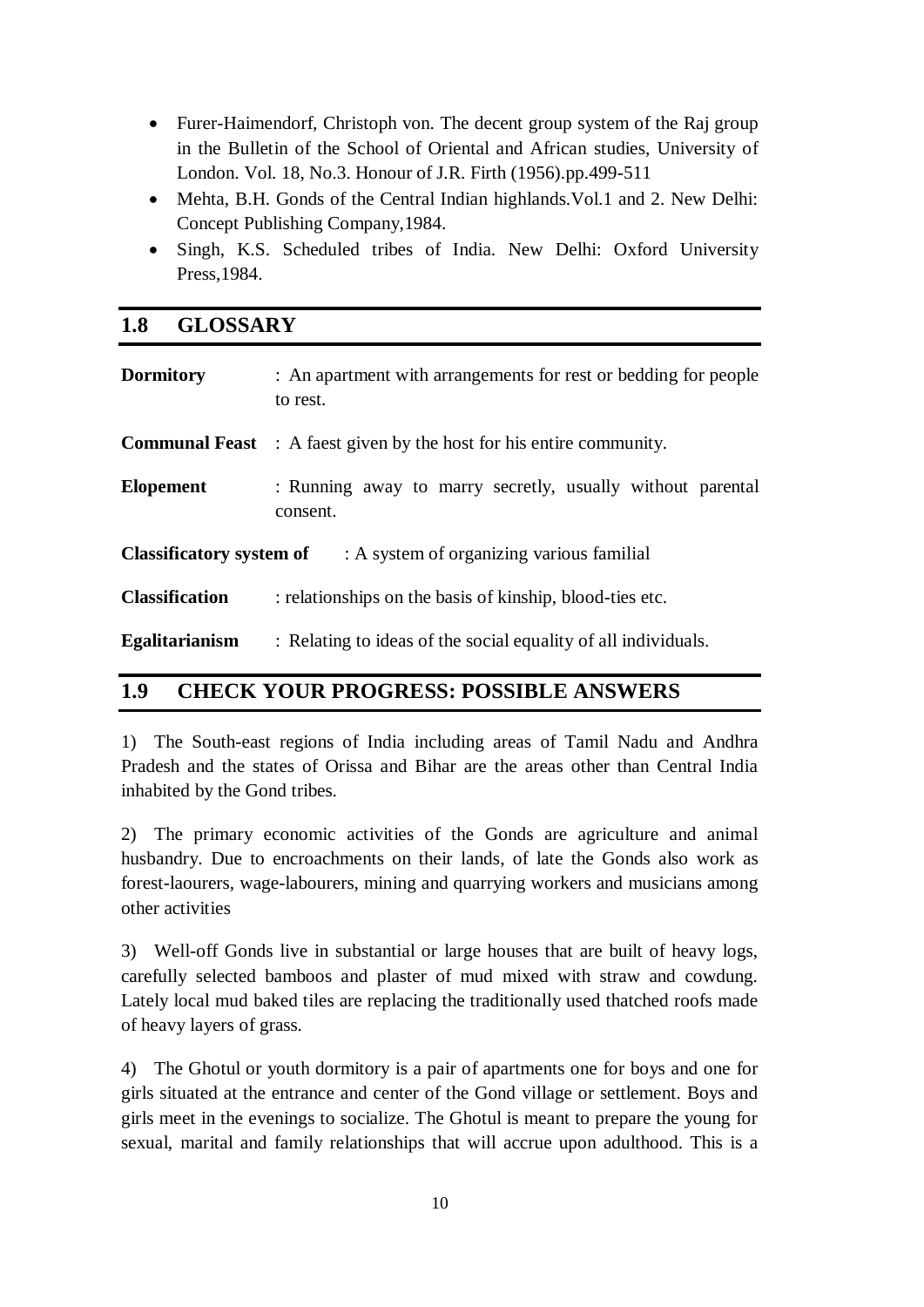herdsmen. These groups permanently or periodically wandered without any particular home or habitat, tending flocks of sheep or goats or herds of cattle; horses, mules, camels, yaks etc. Later, they began to trade in livestock, as is common now in Jammu and Kashmir, and in a few other Himalayan states. In Indian language a Nomad is denoted as "*Khanabadosh*" which means "a home on shoulders". (V.Raghaviah.1968.Nomads.pp. 47-52).

### **3.1.1 Definition of nomads**

The *Dictionary of Anthropology* defines a nomad as "a person who lives completely from his flock and does not domicile himself to plant". The Royal Anthropological Institute of Great Britain and Ireland, in their work **"**Notes and Queries on Anthropology" (sixth edition) describe nomadic people as "those dependent principally on hunting or collecting for their food supplies, having no permanent abodes". They further add that "it will generally be found, that the groups which habitually move about together, tend to be precisely defined, in terms of tracts of territory with which they are specially associated. A horde is a group of nomads, claiming exclusive hunting or grazing rights, over one or more defined areas, within which their wanderings are, as a rule, confined".

B.H. Mehta, from the Tata Institute of Social Science, Bombay, describes the nomads as "grass landers" and cattle breeders. He describes nomadism as "regular, seasonal or cyclical movements of groups for sustenance. According to food supply, it may assume different forms, depending upon topography and climate. There are nomads, who hunt, and nomads who collect food, as well as pastoral and even agricultural nomads. Nomads are usually found in small kin-bands. They are not only grasslanders, but take to nomadic life, on account of economic insecurity, and lack of will for social adjustment.

The Encyclopedia of Social Sciences (Vol. 11 and 12, pp. 390-392) defines Nomadism, as involving the repeated shifting for subsistence and undirected wandering, but is focused around temporary centers of operation, stability of which depended upon food supply and the state of technical advance. It assumes different forms, according to methods of obtaining food, topographic and climatic conditions.

Nomadic tribes are found all over the world. Nomads are born as well as made. Nomadism is a pre-pastoral trait of all early humanity, passing through the digging stick stage of transition and civilization. It was pre-pastoral pattern of life, universally practiced in every country; West and East.

### **3.1.2 Characteristic of nomads**

The following features can be considered as the main characteristics of nomadism.

1) Nomadism is a group or tribal trait, not an individual characteristic.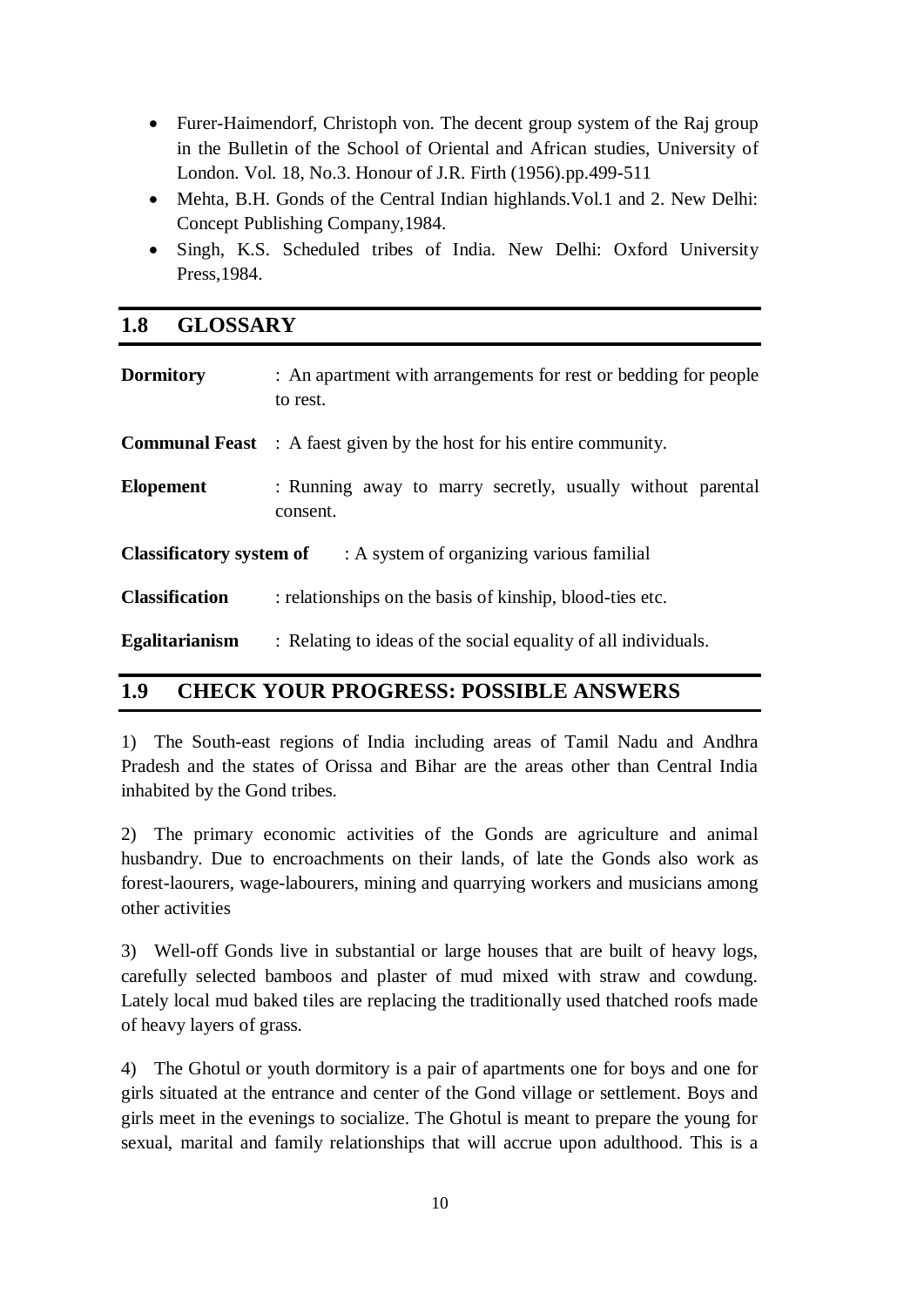- 2) Timidity; modesty bordering on timidity of publicity and contact with outsiders. For example: dislike of photography, fear of police and village officers.
- 3) Fondness for open-air life, resulting in hardiness that can stand all kinds of weather. Aversion to artificial embellishment, ornaments and clothing, and relying confidently on their natural beauty and body-build, which they expose to the fullest possible extent.
- 4) Absence of understanding the capitalistic values of time, money and economy.
- 5) Aversion to monotony in work and positive dislike to daily wage labour obtained in factories.
- 6) Dislike of change to economic modes common to industrialized, Western society.
- 7) Suspicion of all others except their closest kin group.
- 8) Aversion to allopathic medicine and a preference for natural cures. They enjoy work and rest alternately to relive boredom and are so well contented that they refuse to work on days when they have enough to eat.
- 9) Few personal possessions.
- 10) Bigger groups of Nomads are called "Dals" which consist of larger numbers of families, numbering 200 to 300 members led by women leaders called Mukhyas.
- 11) Nomads are honest, sincere and hard-working, are happy and enjoy life more fully than others.
- 12) Like other tribes, they uses weapons like bows and arrows for hunting. They are very skillful hunter. (V.Raghaviah.1968. Nomads. pp.53-55).

#### **Check your progress 1**

**Note:** 1) Your answers should be about 30 words each;

- 2) You can check your answers with possible answers given at the end of the Unit.
- 1) What do you understand by the term "nomad"?

................................................................................................................................... ................................................................................................................................... ................................................................................................................................... ................................................................................................................................... ...................................................................................................................................

2) Write few characteristics of the nomads

................................................................................................................................... ................................................................................................................................... ................................................................................................................................... ................................................................................................................................... ...................................................................................................................................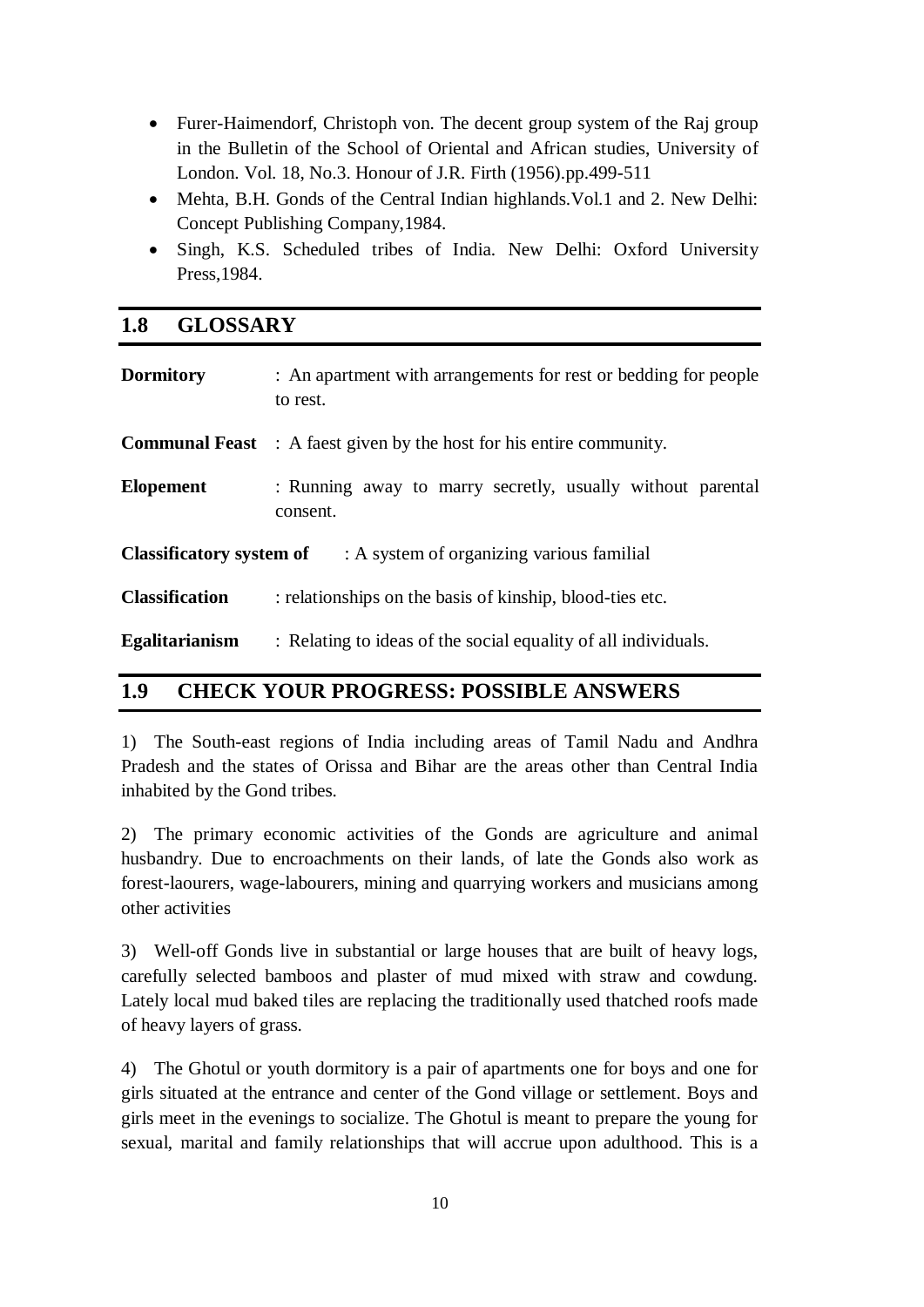# **3.2 FOOD HABITS OF NOMADS**

The food habits of the nomads are dependant on their living conditions and environmental constraints, as well as the seasonal patterns of migration. Their eating habits are constructed by the environment in which they live. Walden observes "collecting the wild fruits of earth, and hunting its wild life for food are the simplest ways of earning a living. Life among the hunting tribes is one long struggle for food, broken by short periods of over-eating, sleeping and rejoicing. The hunting people have the least understanding of nature, and know least how to use her laws for comfort and support. There is truly a battle with nature, in which they are often the losers, for they are slaves of their environment. Only the simplest of the people living in the really luxurious zones of the earth's surface remain in the purely hunting stage for long, the step to primitive cultivation being an easy one if circumstances permit". Here are five examples of such tribes, the Semang and Sakai of Malaya, and the Pygmies of the South America, who subsist mainly on wild roots resembling potatoes, berries, the wild African banana, bread fruit and durain.

# **3.3 GYPSIES**

The Gypsies are "a nomadic Caucasian minority race in Hindu origin". According to Bhikshu Chaman Lal, writer of Gypsies-Forgotten Children of India (1962), the gypsies regard India as their motherland and believe that they originally emigrated from India when "barbarians invaded our motherland". Bhikshu Chaman Lal who met the gypsies frequently in his travels, particularly in Yugoslavia, Bulgaria, Hungry, Czechoslovakia, France, England, Spain, Germany, Sweden, Russia and United states of America, believe that they belong to the Aryan stock of Punjab, Sind, Saurashtra, Rajputana and Malwa. The folk songs of the Hungarian gypsies, the system of panchayats, marriage customs, and thousands of gypsy words, prove the Hindu origin of the gypsies.

There are a number of theories available as to the period and causes of the gypsy migration from India. Some scholars believe that the earliest migrations might have occurred during Alexander's invasion in 326 B.C. Others believe that the invasions of Muhmood of Gazhni in the 11th century resulted in enslavement of millions of gypsies from the North and North Western India, who were carried away by the ruthless conquerors. (V.Raghaviah. 1968. Nomads. pp.77-78).

### **3.3.1 Sea gypsies**

The sea gypsy people live for most of the year in boats, like the Mawken tribe. It is stated of them that they had been driven to this plight owing to several adverse circumstances, one of which had been their expulsion from the land by superior warlike people since more than a century, on the South Burma coast. Several Chinese in the Canton Coastal state, live in boats, so that the small patch of land they used to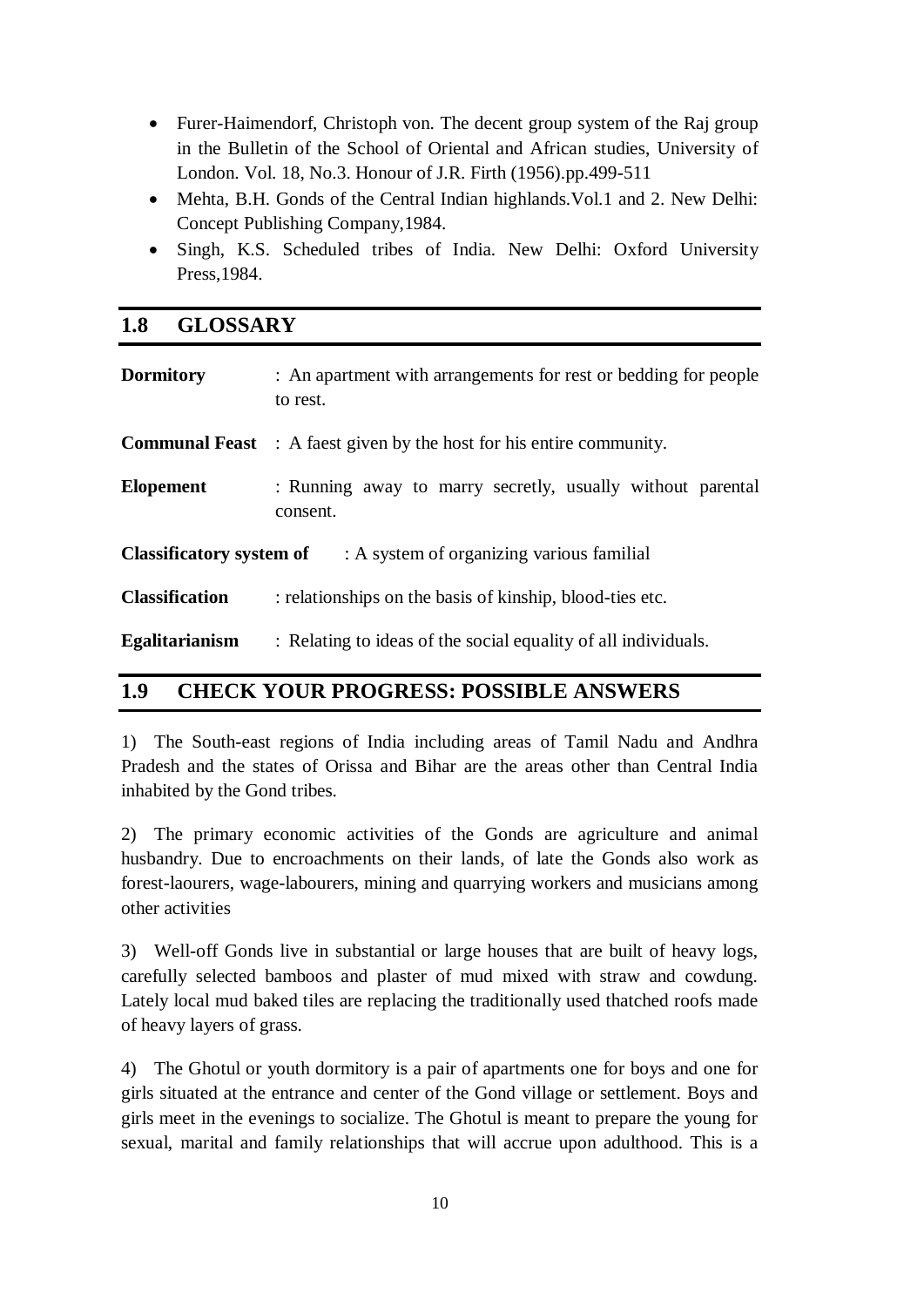occupy for house-sites might grow rice, so much in short supply to meet the teeming millions of populous China. Several Chinese, perhaps do not have any sites at all. (V.Raghaviah.1968.Nomads.pp. 73)

### **3.4 CLASSIFICATION OF NOMADS**

Nomadic groups found all over the world can be divided under the following division. They are:

- Food gathering Nomads
- Pastoral Nomads
- Trader Nomads
- Mendicant Nomads

### **3.4.1 Food gathering nomads**

The searches for food dominates their lives and occupies most of their time, if not all their waking hours, the hunting and collecting people all over, have been called food gatherers. Nomads engaged if food gathering pursuits as opposed to food producing i.e. agricultural activities can be brought under this category. They can be more aptly called cultural nomads, as nomadism is an inseparable part of their culture, handed over from pre-historic times. Some of the foods gathering nomads of India are Challa Yanadi of Andhra Pradesh, the Malapandaram of Kerala, and the Bihor of Bihar etc. An example of food gathering nomads is given below:

#### **Case study: the Malapandaram of Kerala**

According to A.A.D. Luiz's records in his book "Tribes of Kerala" The Malapandarams inhabit the high ranges in Kottayam and Quilon districts in the Achen Koil, and Sabarimala hills and forests, and are primitive hunters and food gatherers, "Preferring to roam unnoticed by the advanced society". It is indeed a very rare privilege, as Luiz states, to establish any contact with this most elusive group of primitive people. Luiz describes their day-to-day life in the following order. The Malapandaram have one important meal and that is at dusk. They collect, till produce, hunt fish and catch tortoise from the Pamba river and forest streams. Herbs, roots and the yam found in the forests, form the principle part of their diet. Collecting honey is done at nights and fishing is done by poisoning streams with the bark of wild trees. A digging stick and bill-hook are their chief implements. They are conversant with the use of the bow and arrow, blow pipe, spear, traps, nooses and snares. They are fond of pets, especially the parish dog which accompanies them in all their wanderings. They are known to live in caves, under overhanging rocks and in the hollows of trees during their temporary halts. They keep the fire glowing through the night. Before starting to use matches, they made fire with *"*Chakmuk*";* rubbing stones or bamboo.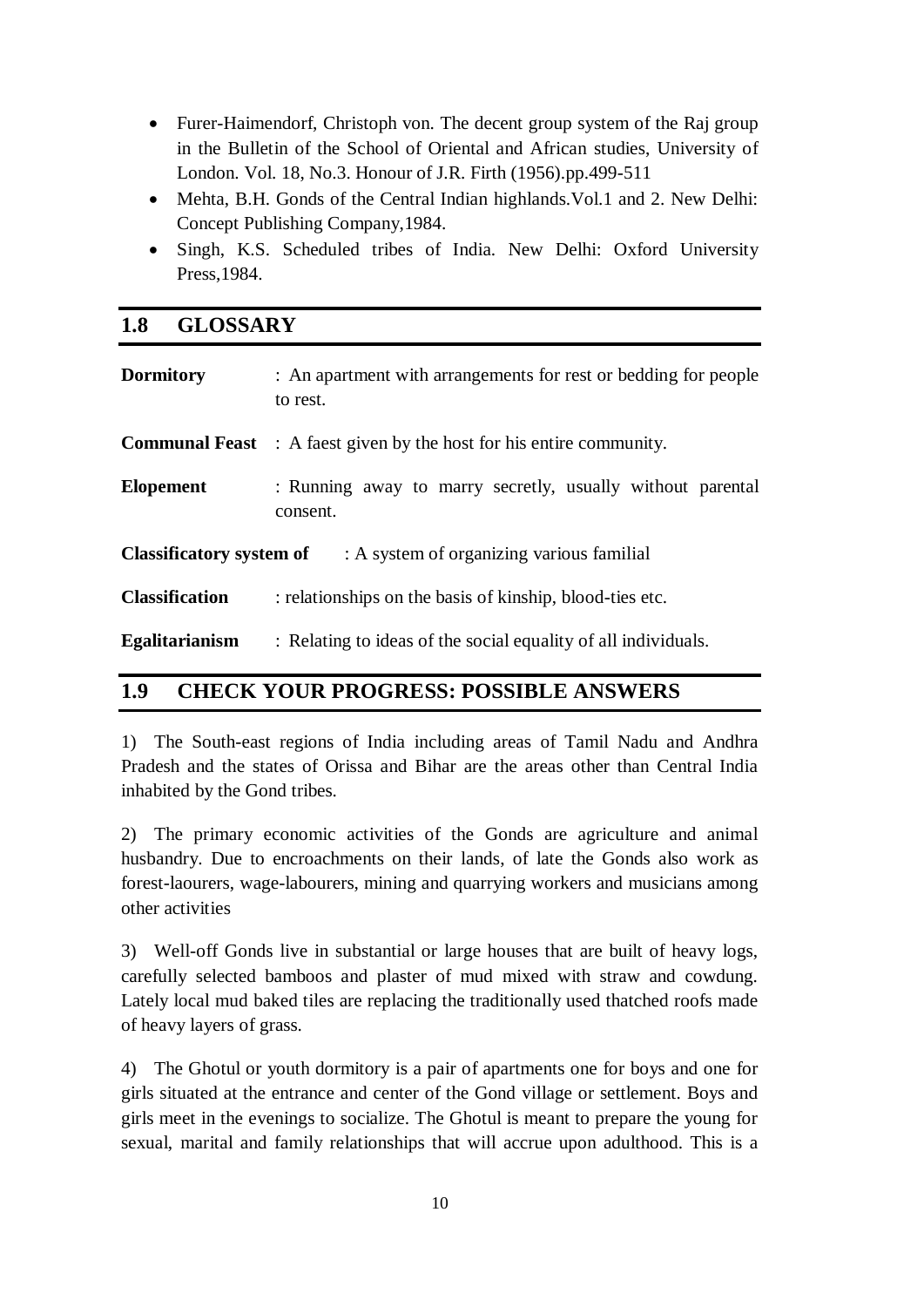The Malapandarams are animists worshiping hills, trees and streams as even enlightened Hindus still do, throughout India. They do not bury or cremate their dead, but simply leave the corpse where death occurs and shift away. They sometimes use the bark of trees for clothing. (V.Raghaviah.1968. Nomads.pp.120- 122).

### **3.4.2 Pastoral nomads**

Pastoral nomads wander their entire lives and depend upon nature's bounty for their living. The Pastoral nomads of India are concentrated in hilly and forest areas, and are rarely seen in the plains. They are found in large number in the North-Western states of India, namely Kashmir, Punjab, western Uttar Pradesh, Himachal Pradesh and, to a certain extent in Rajasthan. An example of Pastoral nomads is given below;

#### **Case study: the Todas**

These are pastoral nomad tribes of South India, who live in the Nilgiri groups of hills. Their main occupation is rearing the buffaloes. They have contempt for cultivation, and despite a large extent of potato land secured for them from the government, they have not shown much interest in utilizing it. They, instead, lease it out to the more enterprising and agricultural minded Badaga, who makes a good cultivator. The Toda hut is half-barrel shaped, oblong and has a small entrance through which the inmate creeps. AToda hamlet which is called a Mand, consists of similar houses, less than half a dozen in number, with milk houses separately attached to every family house. It is in this house that milk is boiled, to which access is denied scrupulously to all women. The cattle pens are close by the huts.

H.C. Wilson writes in his report about the Toda; "during the annual migration of the buffaloes to the Kundahs and when they were approaching the bridle path leading from Avalanche to Sispara, I witnessed an interesting custom. Both the ordinary and sacred herds were on the move together. As soon as the sacred herd crossed the bridle path, the Toda men having put down all their house-hold utensils, went to where the women and girls were sitting and carried them one by one over the place where the buffaloes had passed, depositing them on the path above. One of the men told me that the females are not allowed to walk over the track covered by the sacred herd and have to be carried whenever it is necessary to cross it. This herd has a recognized track when migrating, and is led by the old buffaloes which appear to know the exact way". (V. Raghaviah. 1968. Nomads. pp.160-163).

### **3.4.3 Trader nomads**

They are also known as" Khanabadosh" or wandering tribe, like gypsies. Some of the trader tribes of India are Yerukalas, Gadia Lohars, Kalbelies, Iranis, Dheas, Shitooras etc. An example of trader nomads is given below: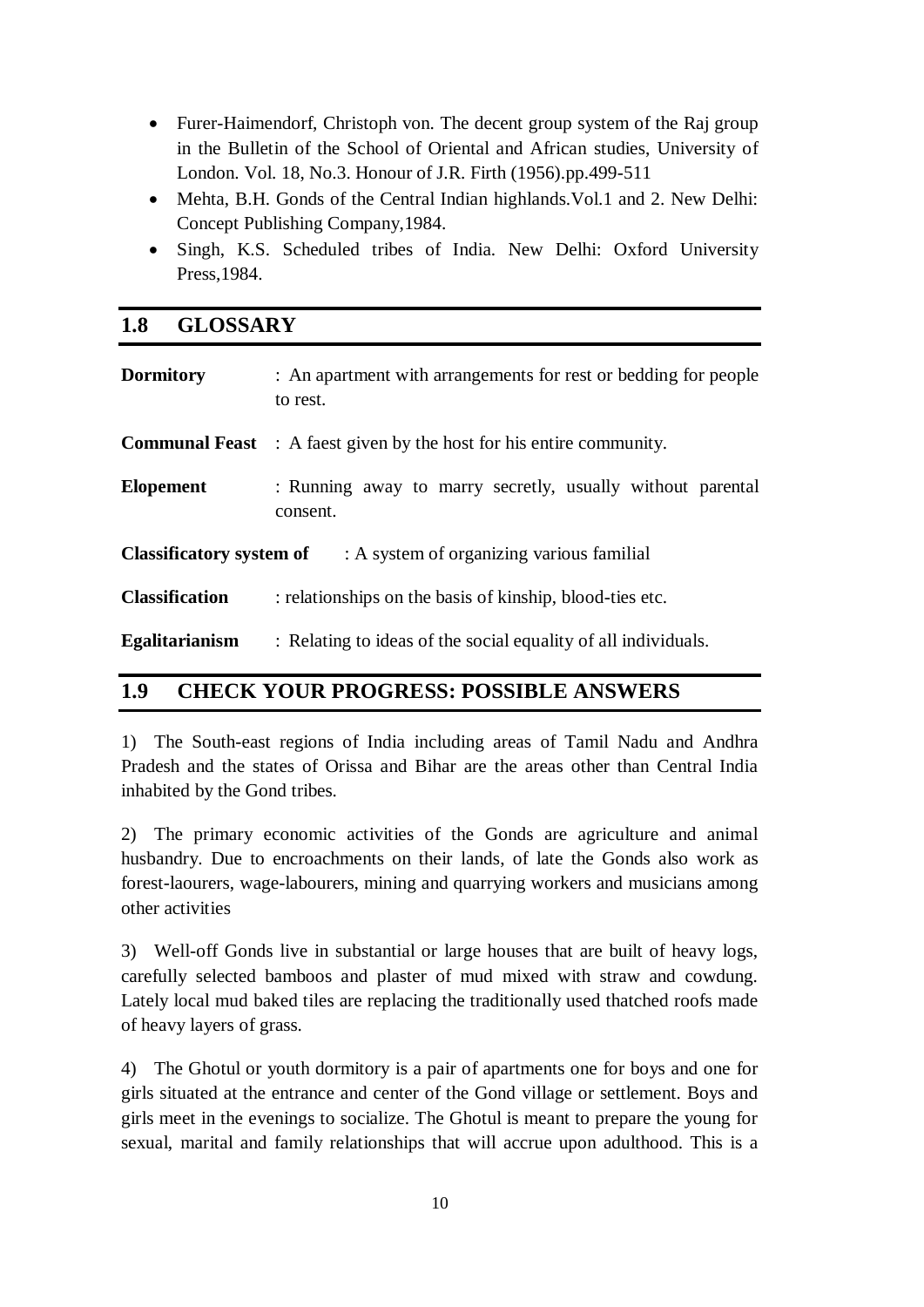#### **Case study: the Iranis**

The Iranis are a small tribe of trader wanderers who keep to towns and cities where they sell cutlery, mirrors, scents, beads, and many kinds of fancy articles. Like similar nomads, they camp outside towns, or near railway stations, parks or open public spaces to vend their wares which are small and also cheap. They are fond of bright colors as all North-Western Indians are, they wear multifold short skirts, which keep rhythmically dancing on their hips, wear nose, ear and ankle ornaments plentifully. Being in every sense the better halves, they dominate their men-folk and take the lead in professional and domestic matters. The Iranis know more than one language. They are highly conservative in their social dealings; they do not marry outside their limited circles. The Iranis keep dogs and other animals as pets and even trade in them. They carry their belonging on small ponies or mules which they use as mounts also for the old and the infirm. (V. Raghaviah. 1968. Nomads. pp.179-180).

#### **Case study: the Kalbelias**

Kalbelias are a wandering tribe of snake-charmers found all over India. They are known as Pamulas in Andhra Pradesh. They belong to the profession of performers, an institution of moving zoos, organized in this country centuries back. They move about the countryside exhibiting the animals and collecting some fees in kind for the show, on the lines of an itinerant circus through on a far smaller scale. The Kalbelias and the Pamulas make their living by taming the king cobra and showing the same around. They are also experts in catching poisonous serpents and extracting poison from their fangs, which they sell to medical practitioners for medicinal use. The Kalbelias move about in small groups of twenty to thirty and stay in each camp for a fortnight and move in small portable huts, with small reed-roofs slanting on either side being barely of three to four feet height in the central position. As a side profession they also collect rags and used paper which they sell to merchants for converting the same into good paper again. (V. Raghaviah. 1968.pp.180-182)

It is not uncommon that the very snakes which are tamed sometimes bite the charmers and cause their death.

#### **3.4.4 Mendicant nomads**

These nomads live by collecting alms and begging. Some of the mendicant tribes of India are; the Gulgulias, the Dommaras, the Singiwalas, the Karwals, the Jogis, the Munduputtas and Kelas, Pamulas, Kakmaras etc. Examples of mendicant nomads are given below:

#### **Case study: the Bynollu**

The Bynollus are vagrant and carry stringed black cylindrical drums thoroughly exposed on one side and a sheet of thin leather covering at the other end with a wire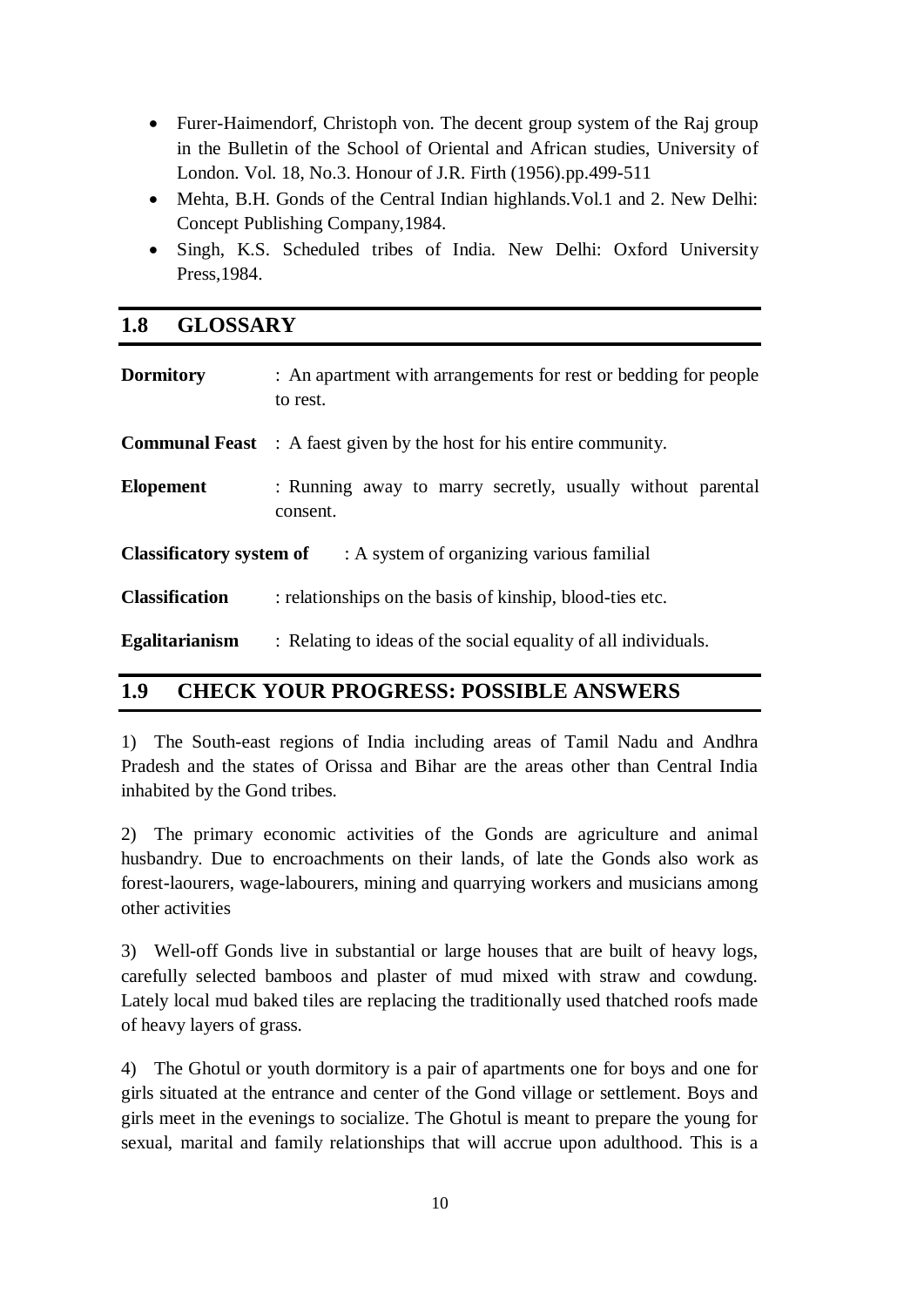mounted upon it and also consisting of a number of bells fitted inside which can produce a jingling musical sound. With his right hand, the musician beats the hollow drum producing the effect of a thud, another keeps the chorus by playing upon the wire drum fitted with a single string. They entertain villagers by singing praises of Gods and Goddesses and their miracles. All able bodied Bynollu, are in great demand on occasions when village Gods are worshiped, as they sing the praises of Gods and can narrate "Ellamma katha" and other ballads. They are the priests for Madigas. They are found in Kurnool and Anantapur districts of Andhra Pradesh. (V. Raghaviah. 1968. Nomads. pp.247)

#### **Case study: the Dommaras**

The Dommaras are itinerant performers of acrobatic feats with which they entertain villagers and get compensated by doles of grains, cast off clothing as well as money grants. Their numbers are small and they must have originally migrated from Orissa. They are a nomadic tribe found all over the state rearing pigs and carrying all their worldly possessions, on donkeys. Their standard of cleanliness is low; though on that account they do not cease to be hardy and sturdy. They camp in portable huts, often choosing lonely spots on the outskirts of a village for camping places.

Edgar Thurston describes the Dommaras as a nomadic tribe of athletes and jugglers, exhibiting their feats as they wander about the country. A few of them have settled down as agricultural laborers dwelling on the outskirts of the villages in tiny huts or "guidiseys", made of bamboos and plaited palm leaves. In social position they rank just above the Harijans. They rear pigs and make combs out of the wood. M.A. Stuart observes that "in the matter of food, the Dommaras eat all sorts of animals including cats, crows, squirrels, snakes and mongooses". (V. Raghaviah. 1968. Nomads. pp.234-236).

#### **Case study: the Kakmaras**

The Kakmaras are a nomadic tribe of West Bengal. They correspond to the Bandas of Andhra Pradesh. Though the Telugu Bandas migrated to Bengal more than 200 years ago on account of their poverty, they still speak Telugu at home and are able to converse in Bengali. They are mainly a beggar community and get their name on account of their fondness for the crow flesh as is the case with the Bandas of Andhra Pradesh. The crow is a forbidden bird and unfit for the table for almost all Indians except very few tribes like the Kakmaras.The Kakmaras were classified in the census report of 1951 as "Madrasis". They camp during their wanderings sometimes under the trees, near market places, near fairs or in open places.

It is difficult to describe the reason of migration of the Kakmaras. It might be due to poverty or recurring famines. They move in batches of 2 to 3 families and keep roaming for the major part of the year. Some times they return to some sort of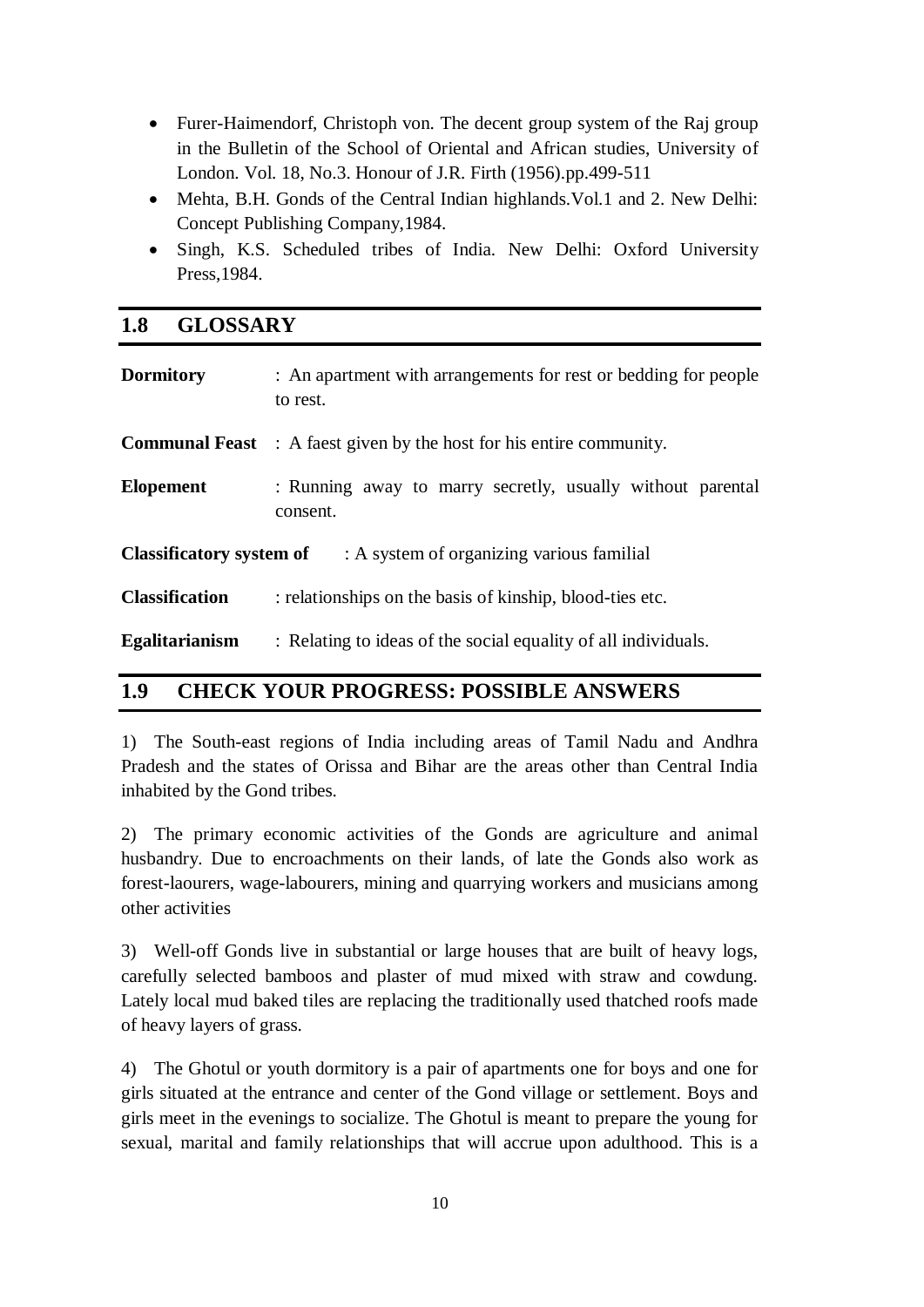temporary habitation they keep in certain villages, though they do not have much attachment to them.

P.K. Bhowmick, made a close study of this small tribe, the population of which is below 300. They settle down for 10 to 30 days at a stretch and after exhausting chances of begging in the surrounding areas move to another place. When they go to any particular place, they keep their scanty belongings in the cavities of big trees or keep them hanging from the branches in the trees and move about within a radius of 3 to 4 miles for carrying on their only profession i.e. begging. They are mostly found in Contai, Taviluk and in parts of Sadar sub-division of Midnapur; and a few of them in the districts of Balasur and Puri in Orissa. Bhomick observed that "the Kakmaras men dress themselves in a peculiar fashion with vermilion marks on the forehead and a colored head gear or crown is worn by them. They wear an iron bangle around the right wrist and carry a sharp knife without handle for use as well as for defense. They have bags made of palm leaf mats and spears for killing or catching birds. Dogs are trained and employed to keep watch on their bedding or other domestic kits hung on a tree. Women generally move about with the children carrying infants tied to their back with a piece of cloth. To get more alms, they recite loudly the name of God in melodious tone "Govinda" every time they approach a prospective giver. They have the dirty habit of spitting frequently and thus they soil the place they visit. Sometimes they make a gash on their bodies from which blood is allowed to flow. In this way they try to draw sympathy, more rice, vegetables, and torn clothes from people of charitable disposition in the village.

The Kakmaras keep very few domestic utensils, one or two iron or aluminum pots for cooking and a few earthen pots. They sleep on date-leaf mats and eat mongooses, otters, tiger-rats, crows etc. The Kakmaras employ a curious method to snare crows. The feathers of a dead crow are cleverly manipulated and tied to a pole which draws the attention of the crows which have a very communal sympathy for their fellow beings. As the crows come closer they are caught by a net. The Kakmaras worship Hindu goddess Kali, Sitala or Manasa, and sacrifice goat and fowls to propitiate their goddess. (V. Raghaviah. 1968. pp.248-252).

#### **Check your progress 2**

Note: 1) Your answers should be about 30 words each;

- 2) You can check your answers with possible answers given at the end of the Unit.
- 3) Who are the food gathering nomads? Give an example.

.................................................................................................................................... .................................................................................................................................... .................................................................................................................................... .................................................................................................................................... ....................................................................................................................................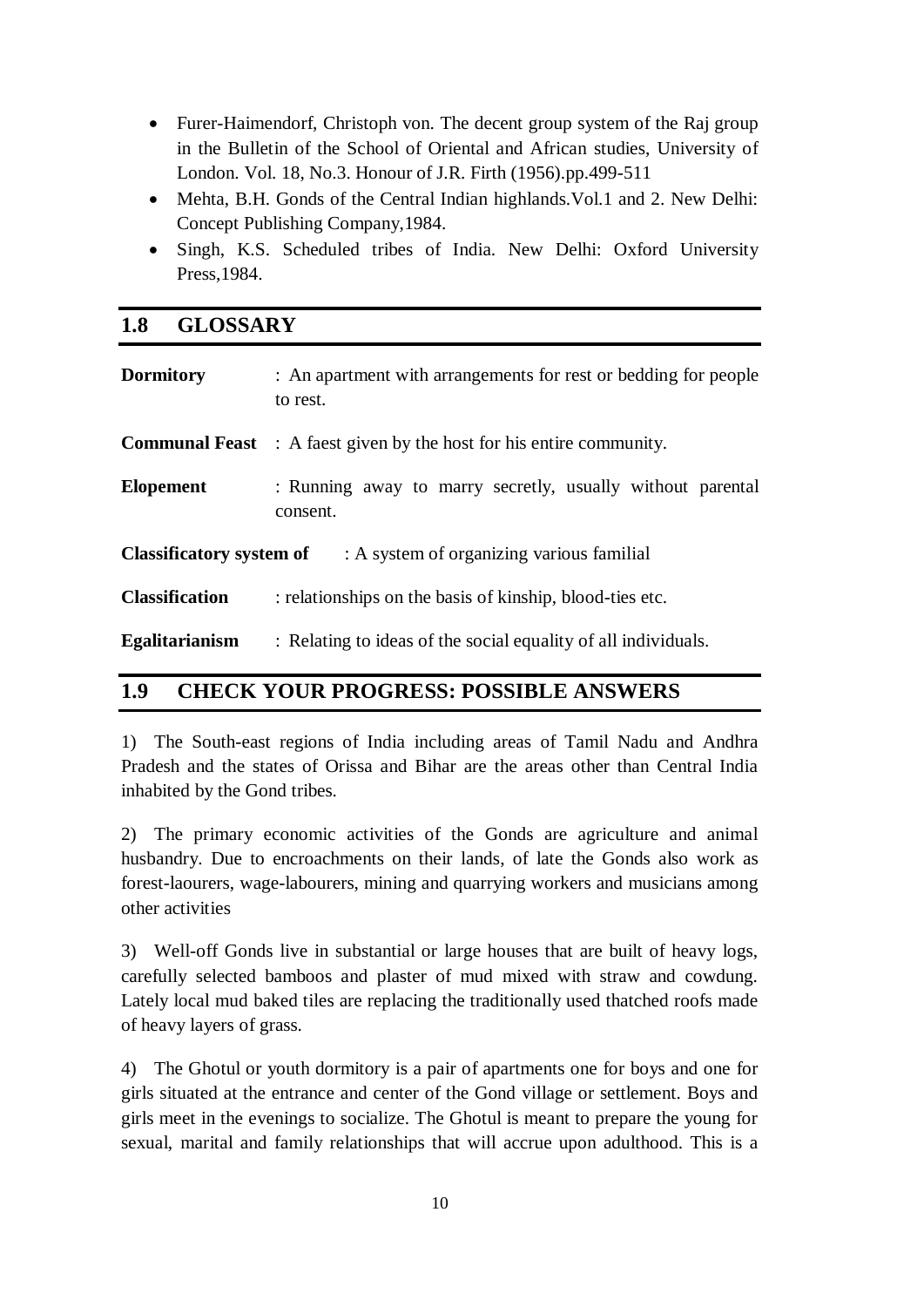4) Describe about mendicant nomads with an example from the above mentioned writings.

.................................................................................................................................... .................................................................................................................................... .................................................................................................................................... .................................................................................................................................... ....................................................................................................................................

# **3.5 CASE STUDY: BANJARA TRIBE**

The Banjara belong to nomadic tribal group. They are also known as Lamani, Lambada and Lambhani. The word "Lambani" derived from Sanskrit word lavana (salt), which they mainly transported and marketed along with other goods until the end of the 19th century. The generic name "Banjara" is derived from the Sanskrit word vanachara or " wanderers in forest". They left there original occupation after the introduction of railways and roads transports by the British and adopted various skills for livelihood. In India there are a total of 36 nomadic and semi-nomadic tribal groups. They all claim to be from Rajput community. Many accounts suggest that the Lambanis are originally from Marwar region of Rajasthan.

The Lambani are spread mostly in Northern and Southern regions of India, a large number of their communities are settled in the state of Karnataka (South India). They are found in the Dharwad, Bijapur and Gulbarga districts of Karnataka. They speak Banjari dialect within their community. The Lambani have both nuclear and joint family. Property is divided equally among the sons; the younger son is required by customs to take care of the old parents and given extra property rights, for example if there is only one house, it is given to the younger son. The Lambani cremate their dead. On the 13th day of the death, a feast is given to all the relatives.

Most of the Lambani work as agricultural labourers. Because very small number of Lambani families possesses own land. Apart from that, they also work as wage labour in various fields such as factories, roads, making tools or collects forest products etc.

The Lambani women have equal role in the management of the family and contribution to the family income. They do the day to day households work like cooking, cleaning, fetching water, collecting firewood from the forest etc. They are known for their colourful heavily embroidered work, studded with small mirrors and cowries (sea shells). The Lambani women have distinctive costume; they wear multicoloured heavily embroidered costume with ornamented hairstyle and silver jewellery.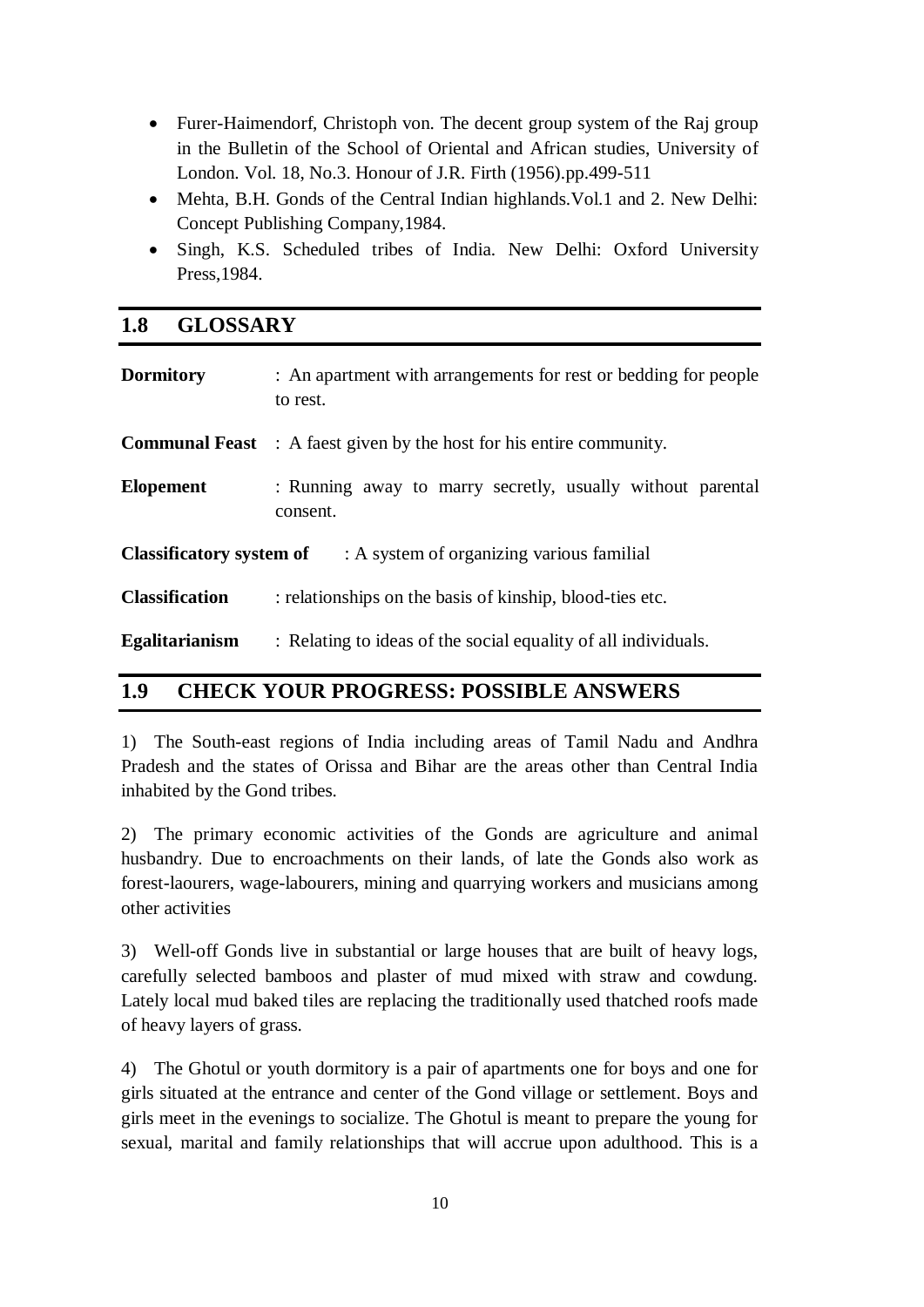The Lambani celebrates number of festival which is closely associated with their traditional customs and rituals. Birth of a child (specially boy) is celebrated with drum-beats and considered to be a happy occasion, they distribute food and gifts among relatives. Later a number of ceremonies like dhond (community feast), Kalperu (thank giving) to the deity etc., are observed after child birth. Puberty rituals are observed for the young girls. Other than these, they celebrates major Hindu festivals such as Ugadi, Dussehra, Deepavali etc. (K.S.Singh. (ed). 2003. People of India: Karnataka. pp. 880-887).

### **3.5.1 Origin and myths**

The Lambani believe the origin of the earth to Jambava and his two sons Heppumuni and Rudra or Raktamuni. Form the seed of the creator a beautiful girl was born, later she created a boy out of the sweat of her body. Then she desired to consort with him, but her offer was rejected. Again she created another boy for the similar purpose and her wish was fulfilled. Later they became progenitors of the human race, their descendants were given various names one of them are Dhaj. Later Dhaj had a son Kowdhaj and his son was Karan. Karan's son was Kachchap, and he had two sons Thida and Chada. The descendants of Chada are the settles tribes of towns and villages. While the descendant of Thida are the wandering tribes " Banjara". Thida had five sons: (1) Nathad; his descendant was Vagris like Shikaris, (2) Joghad; his descendant was the wandering Joghis, who rear pigs, (3) Khimad; who is the ancestor of the wandering blacksmiths like Bailukammaras, (4) Mota; who has given rise to the Labhans, and (5) Mola; who is the ancestor of the Banjaras.

According to another account Thida was a descendant of Sugriva (from the epic Ramayan) and Tara (his wife). Thida's son Mola was an attendant of Krishna, who was supposed to be in love with Radha. Mola earn goodwill by his patient service to Radha and both adopted the profession of dancer and acrobats. They exhibited their skill before the princes of Dhanjighad, Banoghad and Jagatghad. They got their three boys as a reward and they are Rathod, Pamhar and Chovhan. Later they became the progenitors of the clans which still bear their names. The descendant of these three boys were the Banjara (H.V. Nanjundayya and L.K Ananthakrishna Iyer. 1928. The Mysore tribes and Castes. Vol.II. pp.136-139)

### **3.6 LET US SUM UP**

In the above mentioned article, we tried to appreciate and understand Nomadism with some definitions and descriptions. But other than that, there are several categories of nomads living at varying stages of Nomadism with their wandering habits in all over the world. Nomadism can be simply described as a wandering habit, pursued by a group or groups of people, who practice the same. It may also be assumed that, Nomadism is a cultural trait which results from want of ambition or aspiration, either total or partial. The degree of the occurrence of ambition can be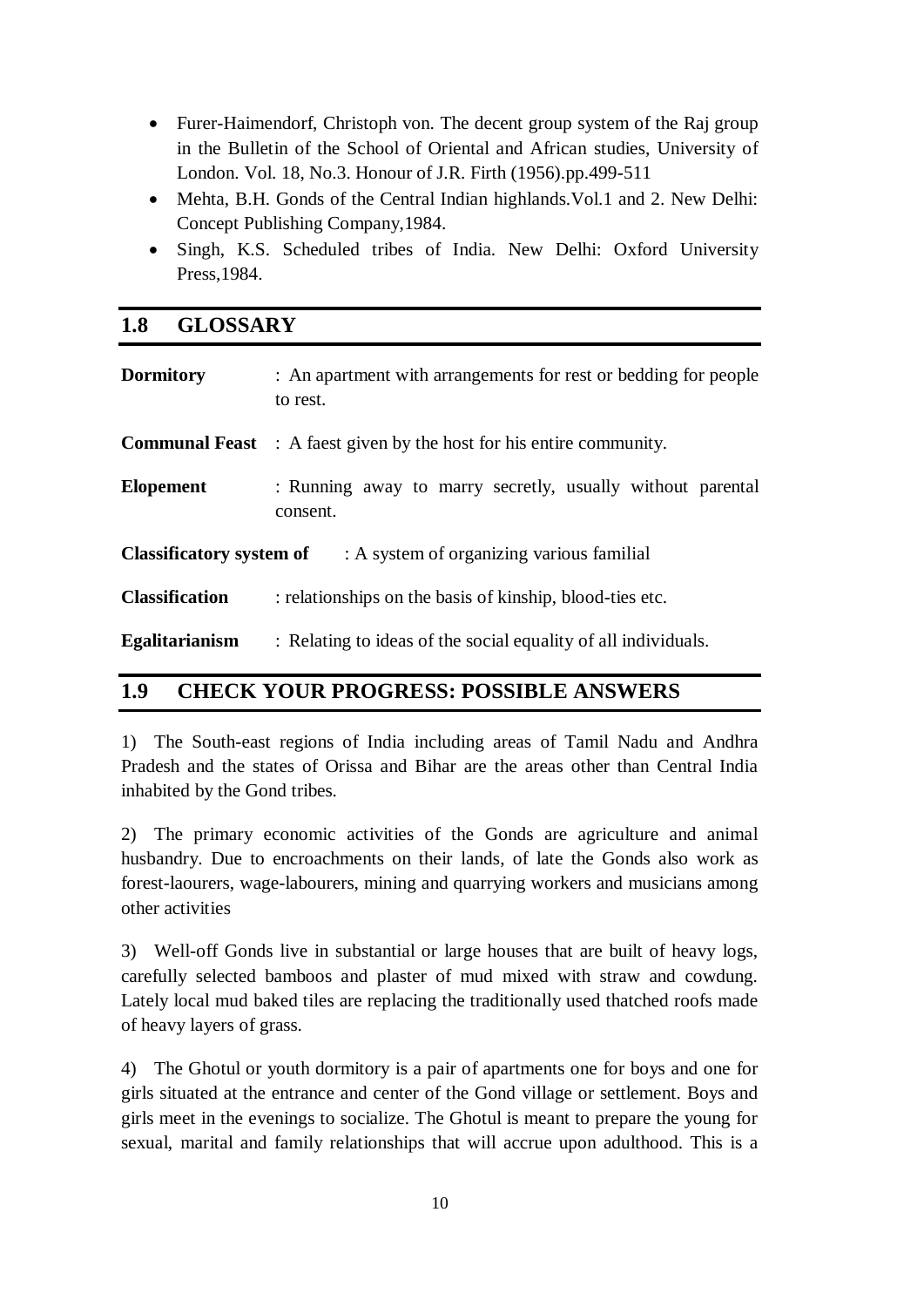considered to be the criterion for determining the stage of Nomadism through which a particular tribe is passing. Nomadism might have been forced wholesale upon larger groups of people, sometimes even whole tribes, by natural calamities, earthquakes, floods, invasions, expropriation and other acts of God and man, resulting in large scale migration from a previously settled life, centuries ago.

#### **Check your progress 3**

Note: 1) Your answers should be about 30 words each;

- 2) You can check your answers with possible answers given at the end of the Unit.
- 5) Write about origin and myth of Banjara tribe?

.................................................................................................................................... .................................................................................................................................... .................................................................................................................................... .................................................................................................................................... ....................................................................................................................................

# **3.7 ACTIVITY**

We have together, above, discussed about Nomads. Do you think that now you know different types Nomads and their culture? Try to discuss about Nomadic tribe by explaining it to another friend of yours and see how well you have understood it.

### **3.8 REFERENCES AND FURTHER READINGS**

- Iyar Ananthakrishna, L.K. and Nanjundayya, H.V. The Mysore tribes and castes. Vol-II. The Mysore University press. 1928.
- Raghaviah, V. Nomads. Bharatiya Adimajati Sevak Sangh. 1968.
- Singh, K.S. The scheduled tribes. New Delhi: Oxford University Press. 1994.
- Singh, K.S.(ed).People of India: Karnataka. Vol.XXXVI, Part two. Anthropological Survey of India. New Delhi. 2003.
- Shashi, S.S. The Nomads of the Himalayas. Delhi: Sandeep Prakashan. 1979

| <b>Dals</b>    | $\ddot{\cdot}$ | groups            |
|----------------|----------------|-------------------|
| <b>Mukhyas</b> | $\ddot{\cdot}$ | head of the group |
| Khanabadosh    | $\ddot{\cdot}$ | wandering tribes  |
| <b>Ellamma</b> | $\ddot{\cdot}$ | mother goddess    |

### **3.9 GLOSSARY**